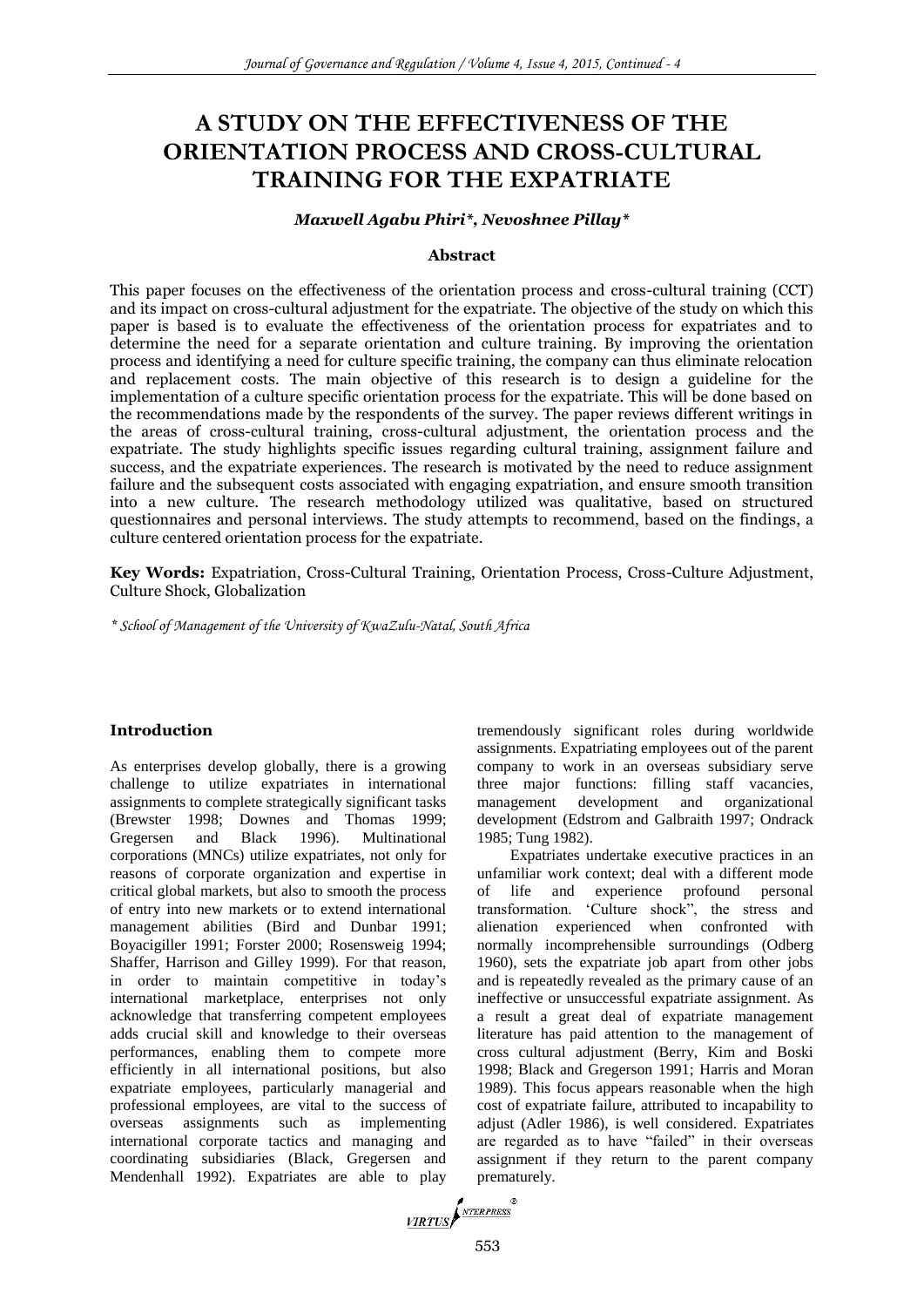In fact virtually 40 percent of American expatriates return earlier than they planned (Kealey 1996). A number of factors may contribute to this phenomenon, including difficulty in adjusting to different physical or cultural environments, familyrelated problems, personality or emotional maturity issues, job-related technical competence, and lack of motivation to work overseas. For both employees and their families, adjusting to life overseas can be regarded as a significant barrier (Black and Gregerson 1991; Tung 1988). Adjustment literature (Black 1998; Nicholson and Imaizumi 1993; Shaffer and Harrison 1998) suggests that expatriates who do not adjust satisfactorily to their international assignments will not function well, will withdraw psychologically, and will almost certainly return prematurely. The better adjusted expatriates are, the more likely they will be to complete their overseas assignment (Kramer, Wayne and Jaworski 2001; Stroh, Dennis and Cramer 1994). Accordingly, well adjusted expatriates will be more competent in and committed to their new job because they experience less stress and better cultural integration (Aycan 1997b). An expatriate's successful adjustment to the host culture environment is shown over and over again to be the leading determinant of expatriate's job performance. For this reason, the importance of cross-cultural training cannot be overemphasised.

## **Background of the Research**

As the world continues to become globalised, firms are being required to manage an increasingly diverse workforce with expatriation being just a subset of this challenge. As more and more companies go global, the expatriates who help to run overseas operations are becoming an increasingly critical asset, often making the difference between a company's success and failure in the marketplace. Any workplace in any society in the world is always a very dynamic and complex environment with a host of variables and forces at work that influence social interaction patterns and resultant levels of productivity and performance. The cross cultural workplace has an even higher level of dynamic complexity because you have culture shaped institutional structures and norms interacting with people of different cultures.

It is a fairly common organisational practice to ship expatriate families abroad with hardly any or no preparation for the substantial transitions they are to experience. Yet troubles with culture adaptation are one of the major reasons why expatriate assignments fail. International assignees would be better equipped to handle cultural adjustments if organisations were more consistent in providing pre-departure culture and language training programs. An effective predeparture culture and language orientation program can be developed that would adequately prepare expatriates and their families.

Employees to be assigned overseas should be given cross-cultural training so that they will be able to deal with difficulties associated with living and working in another country. Potential problems include family lifestyle adjustment, social relations, on-the-job-communications, and negotiation styles. Organisational support for international employees can improve the success rate of these expatriates. With personnel who are equipped to deal with global issues, companies can better cope with the increasing globalisation of the business world.

Most business leaders focus on the functional skills needed for international work and overlook the importance of cultural knowledge. But most expatriate failures aren't caused by problems with job skills. They are caused by an inability to adapt to an unfamiliar culture. This paper focuses on the usefulness of the orientation process for the expatriate and its contribution to the successfulness of an overseas assignment.

Companies today are challenged to expand globally. Employees often work outside their country of origin or work with employees from other countries. Expatriate is a term generally used for employees sent by a company in one country to manage operations in a different country. Once an expatriate manager has been selected, it is necessary to prepare that manager for the upcoming assignment. Because these individuals already possess job-related skills, some firms have focused development efforts on cross cultural training. However, cultural training is hardly universal. According to one 1995 survey, nearly 40 percent of the respondents offered no cross cultural preparation to expatriates. Cross cultural preparation involves educating expatriates and their families who are to be sent to a foreign country. To successfully conduct business in the global marketplace, the employees must understand the business practices and the cultural norms of different countries (Noe, 2000).

# **Motivation for the Research**

The main objective of the research for this article is to design a guideline for the implementation of a culture specific orientation process for the expatriate. A survey by the Simon Fraser University in British Columbia was conducted to evaluate the expectations of expatriates assigned in overseas operations and how they felt about their jobs in such settings. Results from some 409 employees from 49 multinational companies revealed that while most reviewed overseas assignment as positive, more that 2 out of 3 believed that they could have been better prepared through cross cultural training and information. The lack of information and training not only adds to the stress of relocation but also extends the time it takes for expatriates to feel comfortable in their new environment. Furthermore, the survey found out that while expatriates generally enjoy working overseas,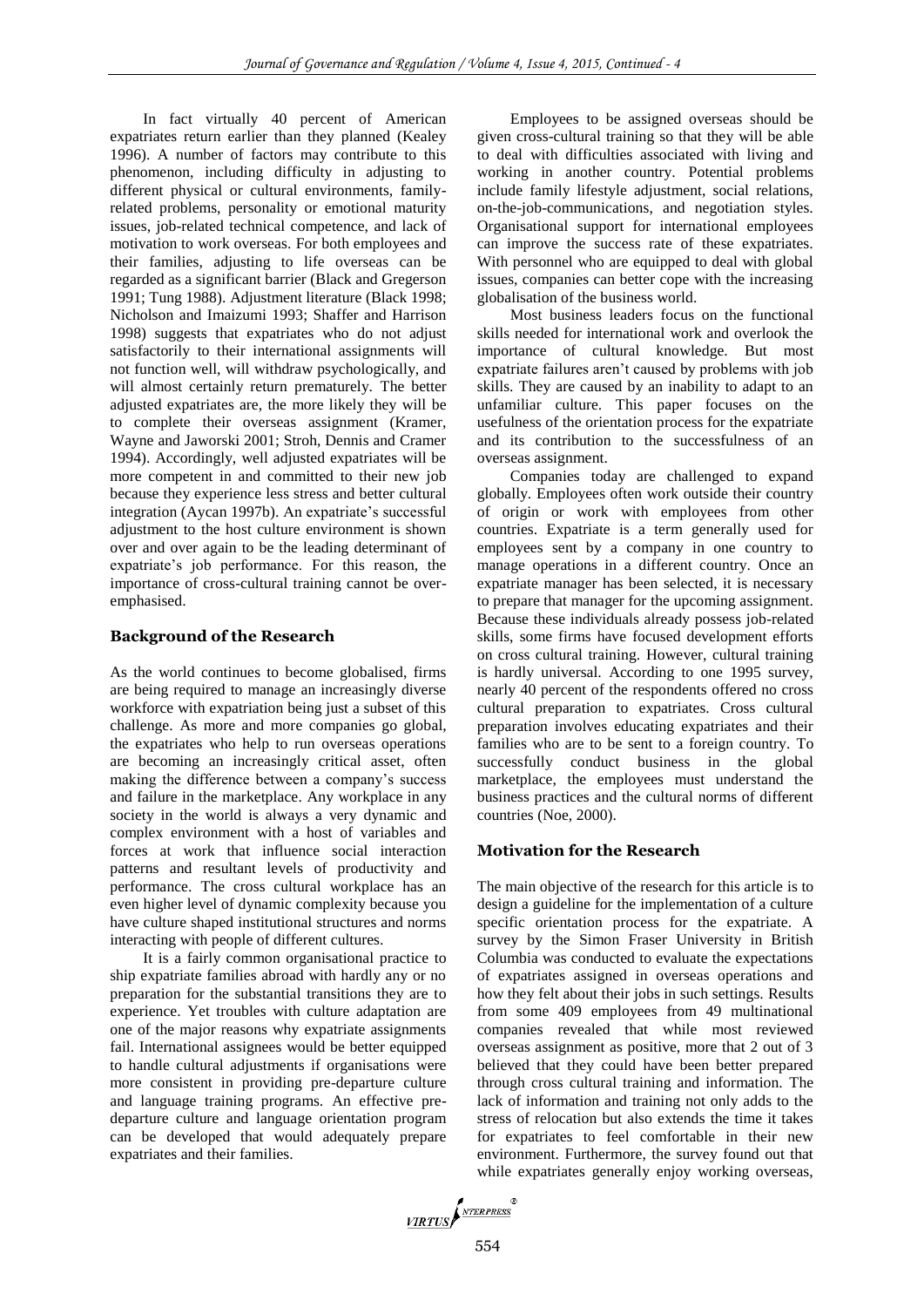more than two thirds believe that their companies are not doing a satisfactory job of providing a clear preview of what to expect from assignments. In addition two-thirds said that companies do not pay enough attention to cross cultural training. This lack of information and training not only adds to the stress of relocation but also extends the time it takes for expatriates to feel comfortable in their new surroundings. Managers need to consider the effect of such neglect on productivity (Fishman, 1996).

To be successful in overseas assignments, expatriates need to be:

- Competent in their area of expertise.

 Able to communicate verbally and nonverbally in the host country.

 Flexible, tolerant of ambiguity, and sensitive to cultural differences.

 Motivated to succeed, able to enjoy the challenge of working in other countries, and willing to learn about the host country's culture, language and customs.

- Supported by their families (Arthur & Bennet, 1995).

One reasons for U.S expatriates' high failure is that companies place more emphasis on developing employees' technical skills than on preparing them to work in other cultures (Noe, 2000).

Noe et al (2000) states that foreign assignments consists of three phases: 1.pre-departure. 2. On-site. 3. Repatriation. Pre-departure is of particular relevance to this study as, at this stage, the employees need to receive language training and an orientation in the new country's culture and customs. It is critical that the family be included in the orientation programmes. Cross cultural training methods range from the presentational techniques, such as lectures that expatriates and their families attend on the customs and culture of the host country; to actual experiences in the home country in culturally diverse communities.

## **The Research Problem Statement**

With globalisation, expatriation is becoming increasingly important and with the costs involved in this process, it is imperative to be properly oriented and with not just the company, but with the culture of the country as well. This article then aims to look at the orientation process and to provide a set of guidelines for proper cross cultural training. This article will discuss the effect that cultural orientation has on the success of the assignment given to the expatriate.

The study investigated the perceived uses or purposes of assessing employee-customer service interactions, including the perceived fairness of the assessment process**,** and how perceptions of fairness relate to employee satisfaction with assessment outcomes**.** Before employees can develop an opinion on the fairness or unfairness of the assessment tool utilized by the organization, they must first understand the objectives of the system. These objectives could be: the improvement of the organizational/customer relationship, rating employees' effectiveness or generating an input into remuneration or promotion decisions.

The study attempted to gain insight into the perceptions of the people who interact with customers and who are the recipients of the outcomes of the appraisal or assessment process, in terms of their views on the uses or functions associated with this tool**.** In addition, it is necessary to understand whether employees perceive that the outcomes from the tool used to assess their performance are fair as well as their satisfaction with the assessment outcomes**.**  Testing the relationship between employees' perception of fairness and their satisfaction with the assessment outcomes, encompassing the impact of fairness on satisfaction with assessment outcomes, can then be carried out.

# **Objectives of the Study**

The objective of the research for the article was to evaluate the effectiveness of the orientation process for expatriates and to determine a need for a separate orientation and culture training. By improving the orientation process and identifying a need for culture specific training, the company can thus eliminate relocation and replacement costs.

## **Literature review**

With globalization, international assignments have always played an important role in the operations and activities of multinational companies. A lot of enterprises have invested their ventures in foreign countries to avoid the high cost of land and labour, also the shortage of manpower. The research literature on international expatriates is reasonably consistent in reporting rather high failure rates among these expatriates (Black, 1998; Dunbar and Ehrlich, 1986). The costs related to these expatriate failures are relatively high as well (Black, 1998; Oddou, 1991; Stone, 1991; Wederspahn, 1992). It has been estimated that the first year cost of posting expatriates on international assignments is no less than three times the base salaries of their domestic counterparts (Wederspahn, 1992). However, sixteen percent to forty percent of overseas assignments are still not successful in the end (Black, 1988), and costs of expatriates have increased from as much as US\$250,000 a decade ago (Copeland and Griggs 1985) to US\$1 million per failure for U.S. enterprises (Shannonhouse, 1996). Even though the cost of expatriates is fairly high, MNCs are increasingly using plenty of expatriates as an international strategy, not only for traditional control and expertise reasons, but also to overcome barriers and smooth the progress of entry into new markets (Torbiorn, 1994).

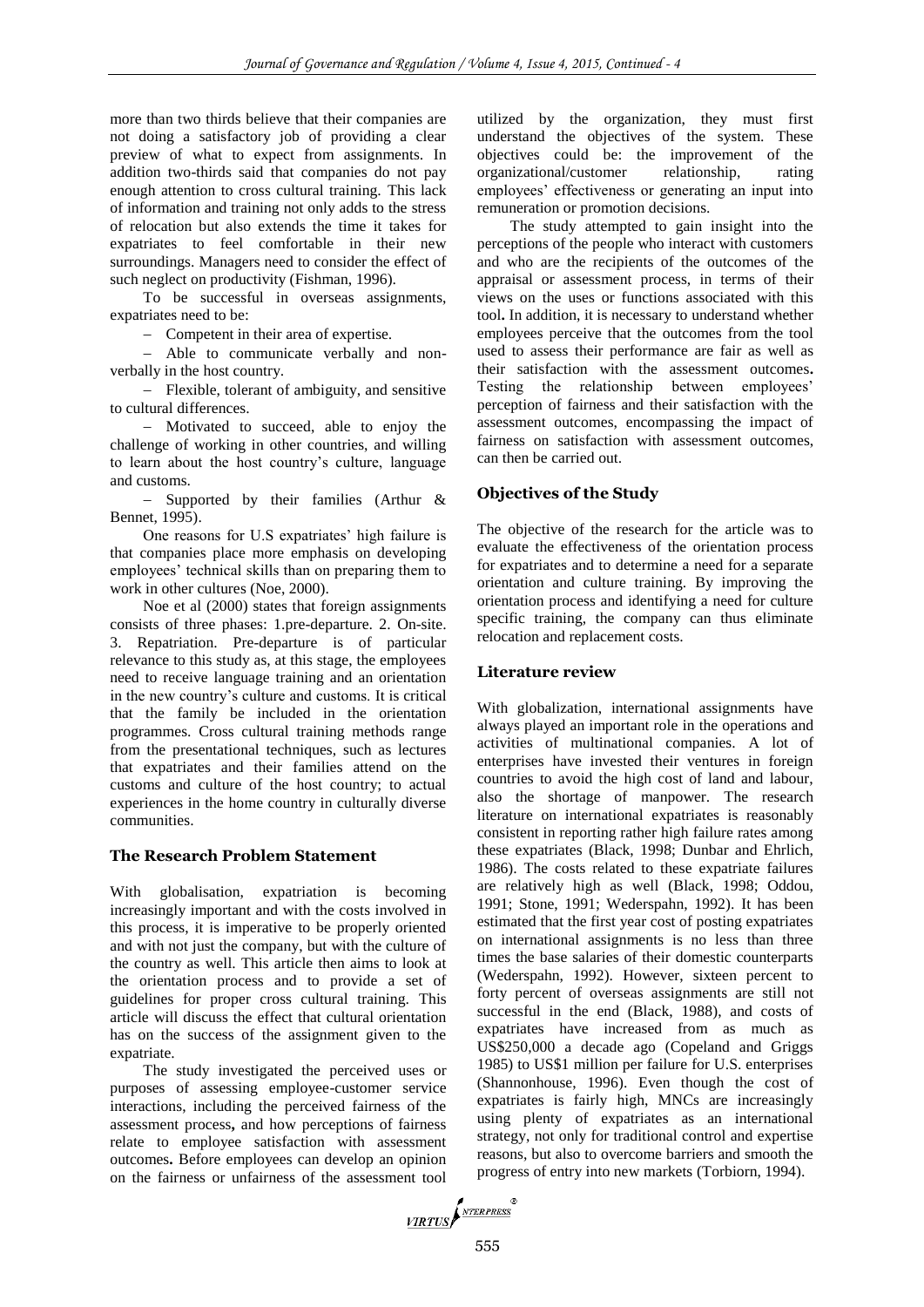Due to the internationalization process, enterprises should devote to provide an adequate expatriation programme for expatriates due to that working in a new environment that is dissimilar to that of the parent company, expatriates are often faced with an entirely new work role, with increased challenges, opportunities and prestige, as well as more responsibilities and pressures to perform (Harvey, 1985).

The main intention of this section is to present a general background on the available academic literature that relates to the study and explores: (1) the orientations process, (2) expatriate assignment failure; and (3) cross cultural training and its impact on cross cultural adaptation.

## *Orientation Process*

Orientation is the planned introduction of new employees to their work environment and co-workers. However, since all employees are different, a sensitive awareness to anxieties, uncertainties and needs is important. Orientation should not be a mechanical process. The overall goal of orientation is to help new employees learn about their new work environment and get their performance up to acceptable levels as soon as possible. This impression begins even before the new employee reports to work. Providing sufficient information about when and where to report the first day, handling all relevant paperwork efficiently, and having personable and efficient individuals assist the new employee, all contribute to creating a favorable impression of the Company

The general ideas that follow highlight the major components of an effective orientation system: preparing for new employees, providing them with needed information, presenting orientation information effectively and conducting evaluation and follow-up on the initial orientation.

Often new employees receive a large amount of information, some of which they may not immediately need, and at times might fail to get the information they really need the first day. HR uses an orientation checklist which indicates items to be covered by the HR unit and the new employee's supervisor or manager. Using an orientation checklist will ensure that all necessary items have been covered. The employee signs the checklist to verify that they have been informed of all pertinent information.

Orientation is used for the following purposes:

- To Reduce Startup-Costs: Proper orientation can help the employee get "up to speed" much more quickly, thereby reducing the costs associated with learning the job.

- To Reduce Anxiety: Any employee, when put into a new, strange situation, will experience anxiety that can impede his or her ability to learn to do the job. Proper orientation helps to

reduce anxiety that results from entering into an unknown situation, and helps provide guidelines for behaviour and conduct, so the employee doesn't have to experience the stress of guessing.

- To Reduce Employee Turnover: Employee turnover increases as employees feel they are not valued, or are put in positions where they can't possibly do their jobs. Orientation shows that the organizations values the employee, and help provide tools necessary for succeeding in the job.

 To Save Time for Supervisor & Co-Workers: Simply put, the better the initial orientation, the less likely supervisors and co-workers will have to spend time teaching the employee.

- To Develop Realistic Job Expectations, Positive Attitudes and Job Satisfaction: It is important that employees learn early on what is expected of them, and what to expect from others, in addition to learning about the values and attitudes of the organization. While people can learn from experience, they will make many mistakes that are unnecessary and potentially damaging.

## *Basic Elements of the Orientation Process*

1. Orientation should begin with the most important information (basic job survival).

2. Orientation should emphasize people as well as procedures and things. Employees should have a chance to get to know people and their approaches and styles in both social and work settings.

3. Buddy an employee to a more experienced person, but make sure the more experienced person wants to buddy up, and has the inter-personal skills. This provides ongoing support.

4. Introduce employees to both information and people in a controlled way. A new employee can't absorb everything at once, so don't waste your time.

## *The need for cross-cultural training*

Researchers (Black and Mendenhall, 1989; Mendenhall, Dunbar and Oddou, 1987) estimated that 20 to 40 percent of expatriates posted to perform international assignments return prematurely due to the incapability of the expatriate and their spouse to adapt to a new culture and environment. For this reason, cross cultural training can smooth the progress of efficient adjustment and performance, and is essential for financial and strategic issues. Chen and Starosta (1996) believe that people have to develop their intercultural communication competence in order to live meaningfully and productively in the global village. According to Landis and Brislin (1983), as the workforce in various countries becomes more culturally diverse, it is necessary to train people to become more competent and thus to deal effectively with the complexities of new and different environments. Thus, the issue of cross-cultural training in developing intercultural communication competence can no longer be

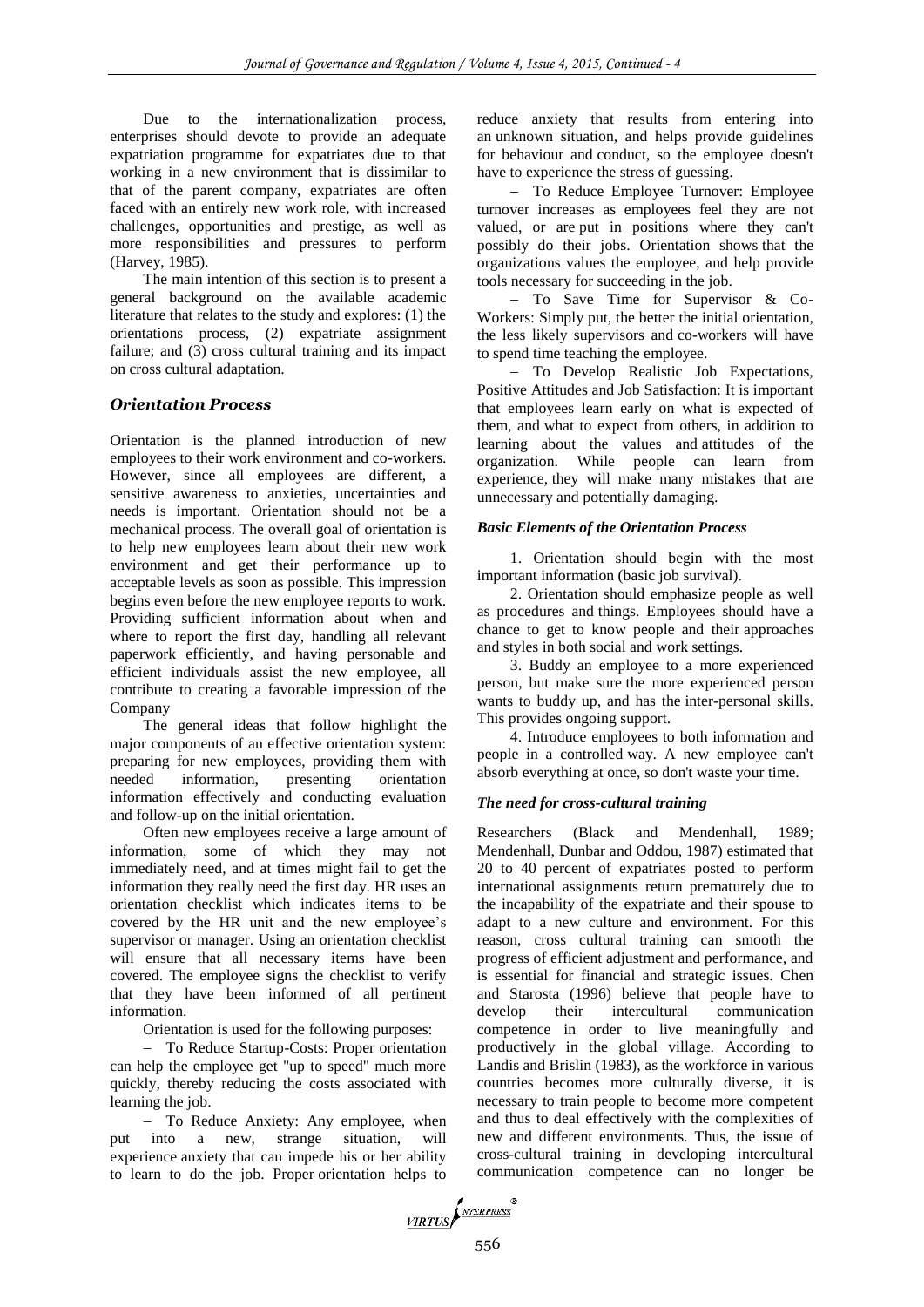neglected. People who are sent abroad must develop such competence in order to be successful. Crosscultural training has long been advocated as a means of facilitating effective cross-cultural interaction (Bochner, 1982; Harris and Moran, 1979; Landis and Brislin, 1983; Mendenhall and Oddou, 1986; Tung, 1981). The importance of such training in preparing an individual for an intercultural work assignment has become increasingly apparent (Baker, 1984; Lee, 1983; Tung, 1981). As Bhagat and Prien (1996, p. 216) put it, ``as international companies begin to compete with each other in the global market, the role of cross-cultural training becomes increasingly important.'' A comprehensive literature review by Black and Mendenhall (1990) found strong evidence for a positive relationship between cross-cultural training and adjustment. In addition, another survey revealed that 86 percent of Japanese multinationals report a failure rate of less than 10 percent for their expatriates who have received training (Hogan and Goodson, 1990).

Numerous benefits can be achieved by giving these expatriates cross cultural training. It is seen as:

a distinct advantage for organizations;

 a means for conscious switching from an automatic, home-culture international management mode to a culturally appropriate, adaptable and acceptable one;

- an aid to improve coping with unexpected events or culture shock in a new culture;

 a means of reducing the uncertainty of interactions with foreign nationals; and

 a means of enhancing expatriates' coping ability by reducing stress and disorientation.

It can reduce or prevent failure in expatriate assignments (Giacolane and Beard, 1994). Furthermore, in a survey of 200 corporate clients, Berlitz International found that companies needed cultural orientation training programs more than foreign language training (Lubin, 1992).

Further benefits of receiving cross cultural training prior to relocation are that it:

- Prepares the individual/family mentally for the move,

- Removes some of the 'unknown',

- Increases self-awareness and cross cultural understanding,

- Provides the opportunity for questions / anxieties to be addressed in a supportive environment,

- Motivates and excites,

- Reduces stress and provides coping strategies,

- Eases the settling-in process,

- Reduces the chances of relocation failure.

As the world continues to become globalised, firms are being required to manage an increasingly diverse workforce and expatriation being just a subset of this challenge (Deresky, 2000). As a result,

expatriation has been popularly used as means by which information sharing and knowledge transfers can be undertaken (Harzing and Van Ruysseveldt 2003).

The importance of training in preparing an individual for an intercultural work assignment has become increasingly apparent (Baker, 1984; Lee, 1983; Tung, 1981).

A major objective of intercultural training is to help people cope with unexpected events in a new culture. An individual overwhelmed by a new culture will be unable to perform required work duties effectively. Further, an ill-prepared individual may inadvertently offend or alienate a foreign host and perhaps jeopardize existing long term relations with a host country. Thus, an objective of training is to reduce conflict due to unexpected situations and actions. The generalized trauma people experience in new and different cultures because they must learn and cope with a vast array of new cultural cues and expectations is referred to as culture shock (Harris & Moran, 1987:88-89).

# *Cross-Cultural Training Models*

Three models of cross- cultural training will be discussed in this section: the acculturation model, the training effectiveness model and the integrated crosscultural training model. Before expanding on the various models of cross-cultural training it is imperative that we first have an understanding of the cross-cultural cycle.

The above model is based on the concept of "cultural change," which represents a transition between one's own culture and a new culture. Cultural change is part of a problem-solving process undergone by users (Havelock, 1963; Conner, 1993). Here, the users are identified as sojourners and expatriates who experience a new culture which is unfamiliar and strange. In the initial stage of confrontation with the new culture, the user experiences a culture shock. Then, full or partial acculturation takes place, depending on factors such as former experience, length of stay, cultural distance between home and new culture, training, language competency among other factors. The greater the user's ability to acculturate, the less the impact of culture shock on them. The ability to acculturate and reduce the impact of the culture shock can be developed through an appropriate and effective crosscultural training. Apart from that, training can also help the users develop intercultural communication competence, which is needed to adapt better and perform well in the new environment. As a result, once sojourners and expatriates have succeeded in completing the cycle, they will be more familiar with it the next time they confront a new culture. The change process will be improved and become less complicated. However, the success or failure of the users to adjust and perform depends on how they respond to the cycle (Zakaria, 2000).

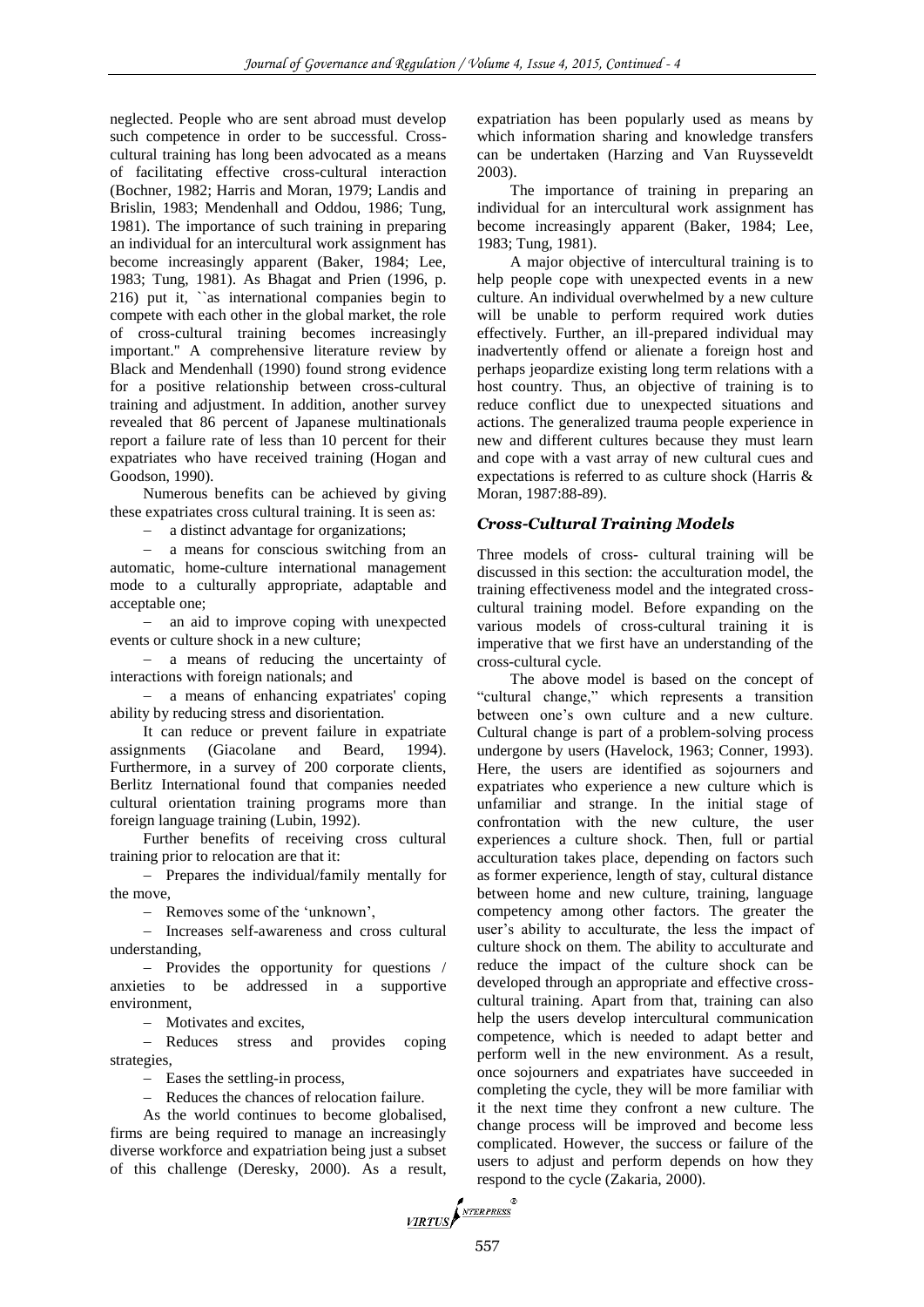



Source: Adaptation from Havelock (1963) and Conner (1993)

**Figure 2.** Acculturation process model



Source: Lazaurus & Folkman (1984), Ward (1988), & Berry (1994)

## *The acculturation model*

Acculturation is defined as, "Changes that occur as a result of first-hand contact between individuals of differing cultural origins" (Redfield et al, 1936). It is a process whereby an individual is socialized into an unfamiliar or new culture. In short, it refers to the level of adoption of the predominant culture by an outsider or minority group. According to Gordon, 1967; Garza and Gallegos, 1985; Domino and Acosta, 1987; Marin and Marin, 1990; Negy and Woods, 1992, the greater the acculturation, the more the language, customs, identity, attitudes and behaviours of the predominant culture are adopted. However, many sojourners and expatriates experience difficulty in acculturating; only adopting the values and behaviours they find appropriate and acceptable to

their existing cultures. It is a question of willingness and readiness (Zakaria, 2000).

The acculturation process begins at the societal (macro) level, where cultural contact and crosscultural communication take place between the society of origin and settlement. The difference between the two societies is called the cultural distance. The societal variables for both societies consist of four main dimensions, which affect the acculturation process: social, political, economic, and cultural. The acculturation process is further influenced by the variables at the individual level, which may be divided according to two moderating factors; characteristics associated with:

 the acculturating individual (e.g. personality, previous training and experience, language competency, and acculturation strategies); and

$$
\underbrace{\textit{VIRTUS}}\textit{f}^{\textit{NTERPRESS}}_{\textit{MTERPRESS}}
$$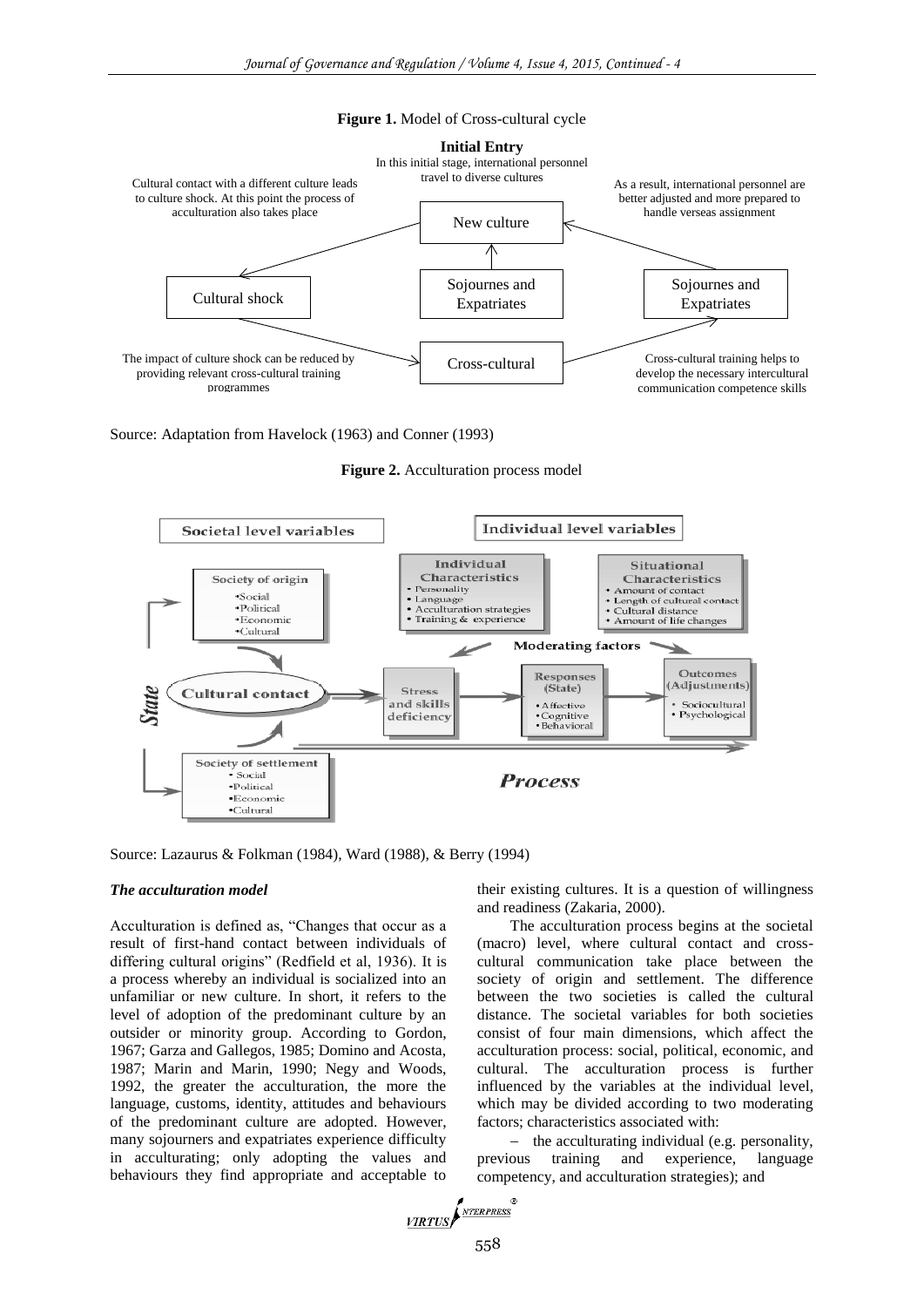- the acculturation situation (e.g. amount and length of cultural contact, perception of cultural distance, and amount of life changes).

This model considers culture contact as a major life event. It is characterized by elements such as stress, disorientation, and learning deficits; it demands cognitive appraisal of the situation, behavioral and affective responses for stressmanagement, and the acquisition of culture-specific skills. All the cultural contact factors, together with the psychological and socio-cultural outcomes, are influenced by both the societal and individual-level variables (Ward, 1988). Ward (1988) further points out that researchers may also conceptualize acculturation as relating to the acculturated individual state in which acculturation is defined and measured in relation to the three markers: cognitive, behavioral, and affective. However, she did not define these states further because her model is framed as an ongoing process.

The theory of acculturation represented in the first model (Figure 2) also addresses some essential issues that have been brought up by intercultural trainers. For example, Martin (1986) regrets the lack of conceptual clarity about what constitutes crosscultural orientation and which outcomes should be considered. In response to this, the model offers a basic distinction between psychological and sociocultural adjustments and suggests that adjustment

outcomes can be integrated with training objectives. Further, this model also supports Martin's claim that both culture-general and culture-specific training are relevant to cross-cultural orientation programs. However, the model has some drawbacks. For example, although Ward includes macro-factors, such as politics, social, economics, and culture in both the society of settlement and society of origin, which undoubtedly affect individual acculturation, the macro-factors are given less attention than the individual-level factors. The individual-level variables, but not the macro-factors, are shown to be moderating factors in the acculturation process. Furthermore, Ward concluded that situational factors were more relevant than the individual factors. This implies that, although both factors can moderate the process of acculturation, the degree of impact each factors has on the process is different. This may be true, but the implication can be confusing because, in the model, both variables were shown to be equal moderating factors. The model also suggests that adjustment outcomes can be integrated with training objectives. The model, however, does not explicitly show how a training program can play a critical role in ensuring successful acculturation outcomes.

#### *The training effectiveness model*

#### **Figure 3.** The training effectiveness model



Source: Bhagat & Prien, 1992

This model developed by Bhagat and Prien (1996), called intercultural training effectiveness (Figure 3), was produced on the assumption that a precise assessment of the various needs associated with intercultural training needs could be conducted. Basically there are three main attributes which have an impact on both training effectiveness and individual success in overseas assignments, jobspecific, and organizational strategy and culture. The individual attributes associated with overseas success

include: cognitive flexibility, adaptability, tolerance for ambiguity, non-ethnocentrism, positive selfimage, outgoingness, cultural sensitivity, intercultural competence, and extroversion. The job-level attributes include: level of technical skill, need for information about the host country and of the operations headquarters, and complexity of interpersonal and administrative activities. The authors felt that these attributes were likely to have profound complicating effects. At the organizational-

**YIRTUS** 
$$
\left\{\frac{NTERPRES}{NTERPRES}\right\}
$$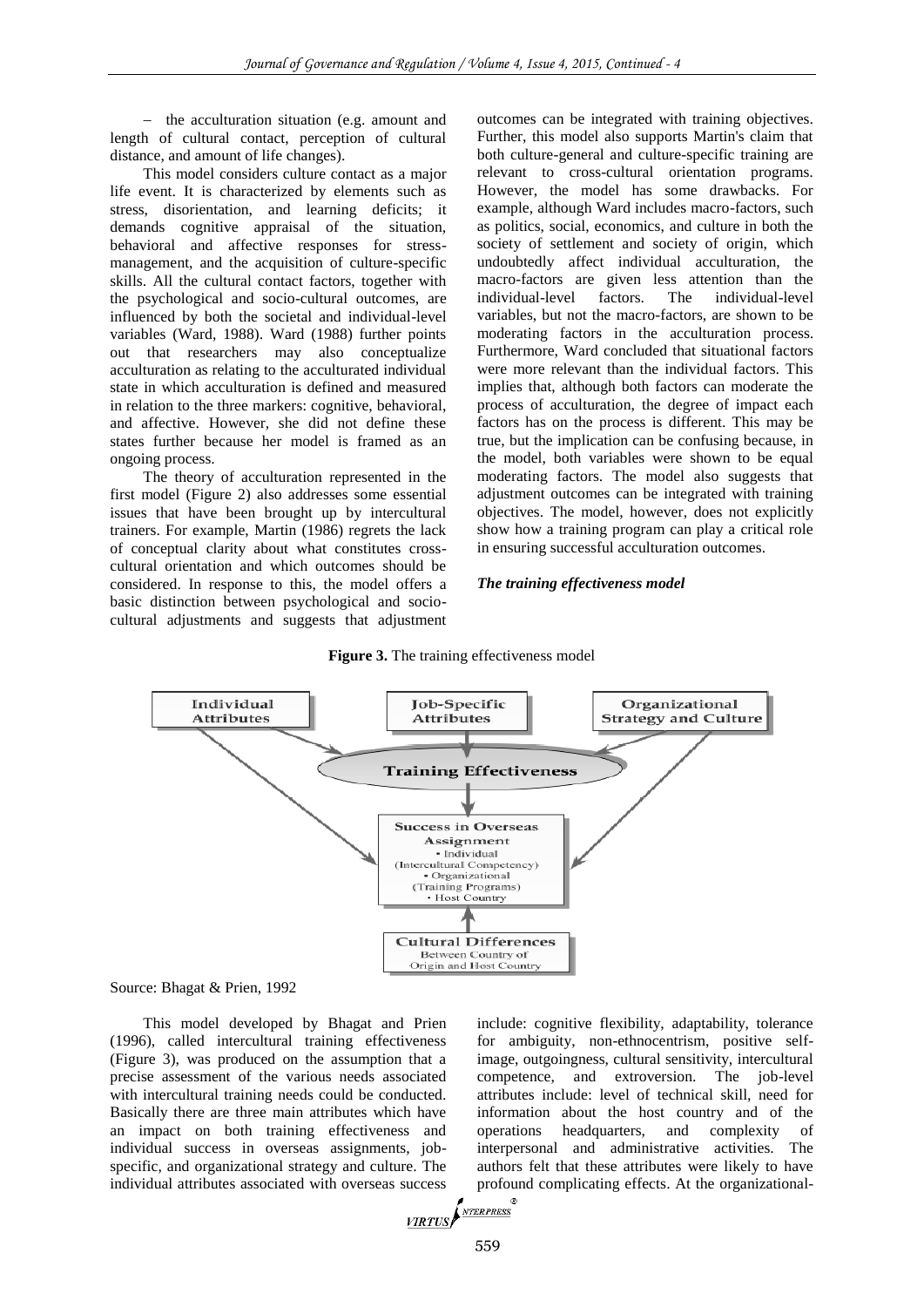level, strategic and cultural factors have the highest relevance in designing effective training. They ensure that the training objectives are consistent with the design of the training program. In addition, cultural differences or ``cultural distance'' between the country of origin and the host country also impact on success in overseas assignments. Following training, the success of overseas assignees is conceptualized at three levels: intercultural competency, especially effectiveness in the work role; organizational success, reflected in the impact of the training programs; and training effectiveness from the point of view of the host country (Triandis, 1994).

In the training model (Figure 3), successful adjustment in overseas assignments is greatly affected by cultural differences between the country of origin and the host country. Again, this is similar to the acculturation model, which suggests that the culture of origin and the culture of settlement modify cultural contact and psychological and socio-cultural adjustment in a number of ways based on overall cultural similarities and differences. The unique significance of the training model lies in its focus on organizational attributes. These help to highlight such key questions: whether training is seen as a strategy to gain competitive advantage, and is incorporated into the ``work-cultures'' and whether the organization invests heavily in training and development (T&D). In essence, the training model succeeds because it explicitly explains what constitutes training effectiveness in the cross-cultural context and defines various variables affecting it. However, the model also has some limitations. It assumes that learning is based on the acquisition of knowledge, rather than on changes of attitudes. In a cross-cultural setting, training requires not only recognition, but also acceptance of differences. This helps the expatriates to make the necessary changes in attitudes, which may be the most difficult part of training in a cross-cultural setting. In their review of cross-cultural training, Hesketh and Bochner (1994) addressed some of these shortcomings. They suggested that the training model of Bhagat and Prien (1996) should be modified and expanded, specifically in the context of cross-cultural settings. People should be taught how to learn by developing specific skills, which, in turn, can be used to adapt and transfer to the demands of changing jobs in a dynamic environment.

Lastly, they suggested that the focus of training should be on the trainee, and not on the trainer or the training method. On the contrary, Bhagat and Prien (1996) believed that overall effectiveness can be enhanced only with an explicit, articulated strategy, which is then incorporated into the design of training. Thus, some parameters for training design must be provided. This is because effective and appropriate training design can have beneficial consequences for the individuals, organization, and members of the host country coming into contact with expatriates. Nevertheless, they also feel that more research is

needed on the links between training and organizational outcomes, especially in the commitment of firms towards training resources, in order to develop training in more meaningful programs for expatriates.

While the acculturation and training models are based on two different concepts: the acculturation process and the effectiveness of training, the factors affecting the success of the two models are similar. For example, the individual factors predicting success in the training model in overseas assignments involve similar competencies as the individual characteristics moderating successful adjustments in the acculturation model.

#### *An integrated cross-cultural training model*

The two previous sections presented two models of acculturation and training effectiveness. However, both models have certain limitations. Consequently, both models are combined to create a third model, the ``Integrated Cross-Cultural Training Model,'' which links the effectiveness of training programs to the process of acculturation (Figure 4). Cross-cultural training can help expatriates adjust more successfully and decrease distressing experiences during the confrontation of uncertainty in foreign cultures. This model defines acculturation as both a process and a state.

This suggested model maintains the same societal-level variables that were examined in the acculturation model (Figure 2), with slight but important modifications in the individual-level variables. In the original model training and experience was one of the individual-level characteristics. However, in this model, training is explicitly shown as a sub-process to stress the importance of providing training prior to cultural contact and before the acculturation process. Some individual and situational characteristics have also been added to the individual level of variables by integrating relevant attributes from the training effectiveness model (Figure 3). For individuals, these added characteristics are family support and willingness to acculturate. The new situational characteristics are type and length of assignment and training. The major enhancement in the integrated model is the addition of another critical process before cultural contact takes place, both of which are antecedents to the acculturation process. This new process is called the moderating process and it requires effective training programs. The objectives of the moderating process are: to modify the individual and situational characteristics; to reduce such factors of culture shock as stress, disorientation, and learning and skills deficiency; and to achieve better acculturation outcomes than by the unmoderated process alone. Training is the critical component.

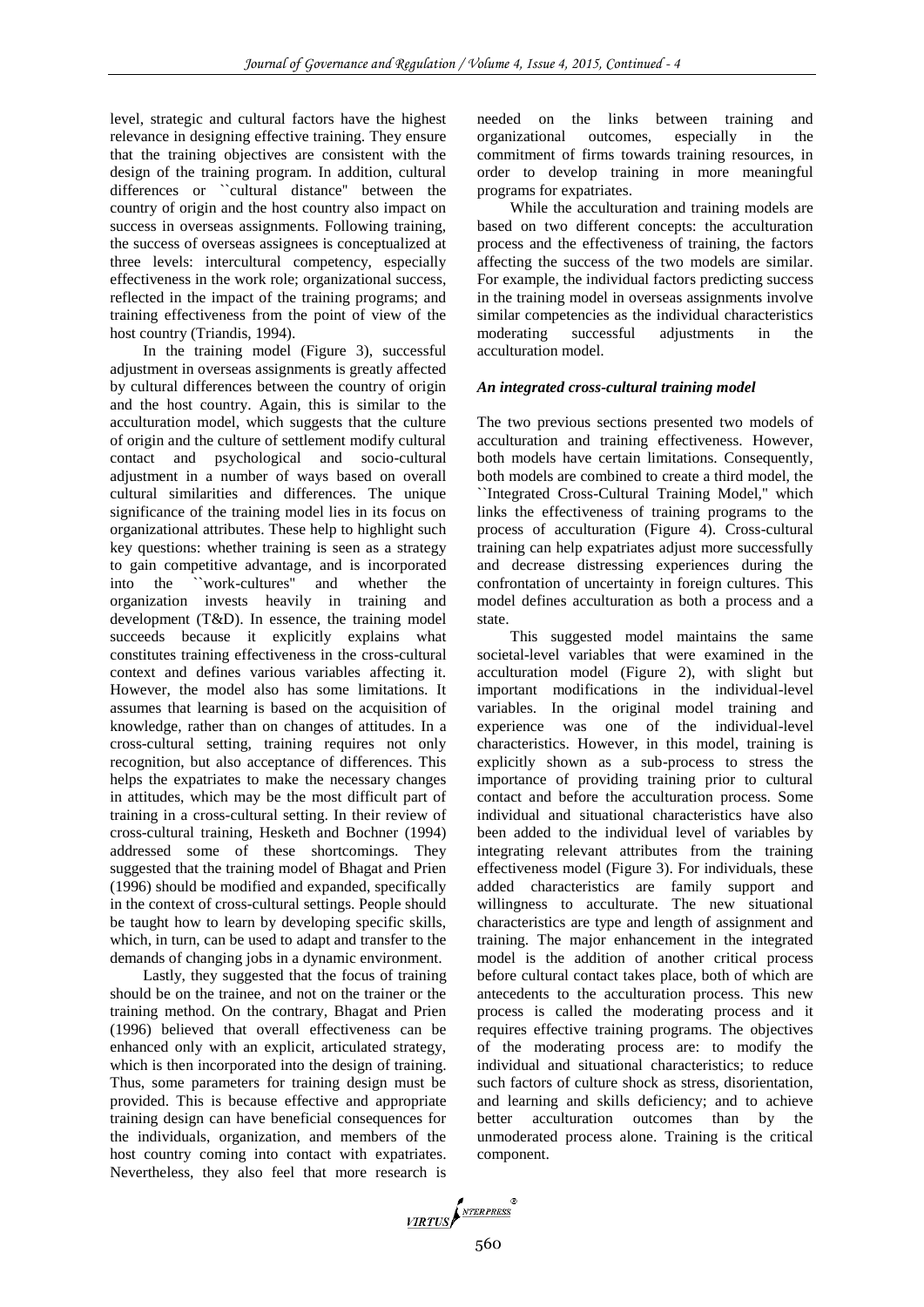Global experts recommended that when the need to send people abroad arises, overseas personnel and their families must be given adequate preparation ahead of time for their new cultural experiences (Laabs, 1993). The training will help to bring about a continuous learning process to help them to adapt better. In fact, it is critical for them to get adequate preparation, both socio-culturally and psychologically, if they are to acculturate successfully.

There are many training programs available today, but two best enhance situational and individual characteristics: experiential and cognitive training. Both types of training add new characteristics to the situational variables since the types and durations of training programs have different effects. Length of assignment is used to classify a person as an expatriate or visitor, since they need different types of training programs. Looking next at individual characteristics, it is important to provide training for both the individual and family. It is not effective to prepare only the affected individual for an overseas assignment since family support has a paramount impact on the success of adaptation.

The acculturation model (Figure 2) presented failed to include this element in the acculturation process, whereas according to Tung (1988), one of the most frequent reasons for failure relates to the inability of the family to adapt to life in the host country. Over 80 percent of the firms surveyed found that training is only given to the employees and not to the spouse and family (Arvey et al., 1990). As a result, many employees return prematurely because of the spouse's failure to adjust to a dissimilar culture (Briody and Chrisman, 1991; Solomon, 1994; Tung, 1987). Both individuals and their families have to adapt. Hence, for successful acculturation, they need to go through a training process first.

In addition, another new individual characteristic is willingness to acculturate. Sometimes expatriates refuse to fully acculturate because of the many difficulties they face. Instead, they become bicultural, adopting only those cultural traits or values they think are relevant to their work performance. By providing appropriate and effective training programs before cultural contact, sojourners and expatriates can develop greater intercultural communication competence and thus enhance the ability to acculturate. Once both the situational and individual characteristics are modified and enhanced by appropriate training programs, individuals develop intercultural competence and are prepared to confront the new culture. Borrowing from Chen and Starosta (1996), intercultural competency is a three-part process that leads to cultural awareness, cultural sensitivity, and cultural adroitness.

#### *Cultural awareness*

This cognitive process consists of two main attributes, self-awareness and cultural awareness. These attributes provide the framework for communication competence in a diverse society. Once people become more self-aware, they tend to be better at predicting the effects of their behavior on others. After they learn something about other culture and begin to understand the cultural ``map'' they know how to modify their behavior to meet the expectations of the new society.

#### *Cultural sensitivity*

A sojourner must be able to incorporate values, such as open-mindedness, high self-concept, nonjudgmental attitudes, and social relaxation, in order to understand the value of different cultures and become sensitive to the verbal and non-verbal cues of people from the foreign culture.

## *Cultural adroitness*

With respect to intercultural communication competence, people learn how to act effectively when in contact with the new cultural environment. When they know what to do and what not to do, they will be able to communicate effectively without offending any parties.

In this model, three types of intercultural competence have been explicitly incorporated as important processes for acculturation, as emphasized by Chen and Starosta (1996). These competencies are seen in another form as responses to culture shock. Training programs, which create better states after individuals are in contact with the culture, can moderate the responses of sojourners and expatriates. After the moderating process, the individual responses may be different because of intervening factors such as the situational and individual characteristics. Different training programs promote various aspects of competence. For example, while cognitive training should enhance a person's cognitive level (i.e. cultural awareness and interpersonal skills), experiential training should enhance a person's affective and behavioral levels (i.e. their intercultural effectiveness skills).

However it is also important to understand that although training is directly related to competence, the moderating factors, which consist of both the situational and individual characteristics, also impact and give rise to variations in the responses. Training moderates the initial state prior to cultural contact thereby optimising the state of cross-cultural competence. Looking at acculturation from a state viewpoint can explain a wider range of outcomes in the Integrated Cross-Cultural Training Model. On the other hand, training can also make the acculturation process easier and less stressful by developing both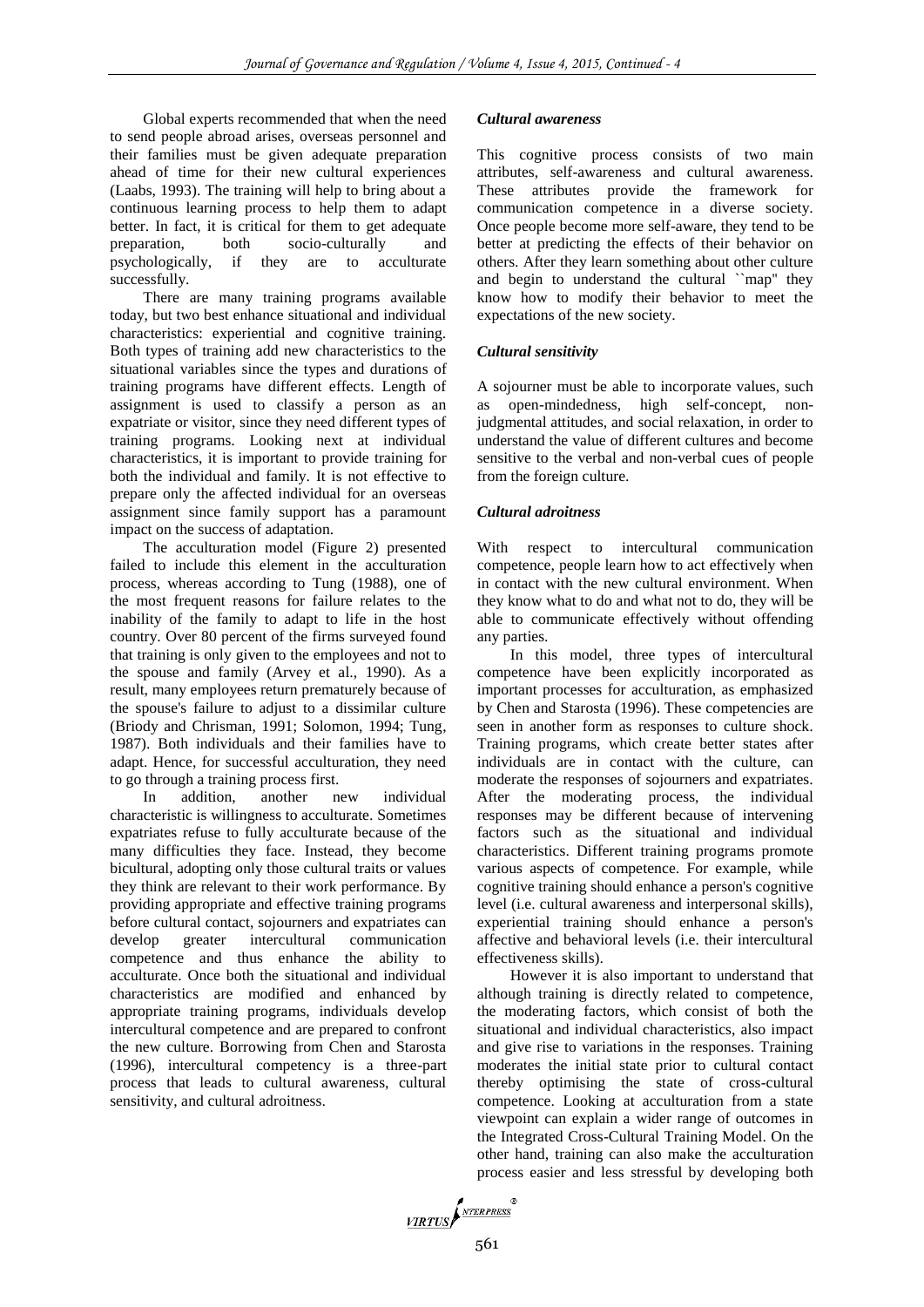culture-general and specific factors as both training state and process have a positive relationship to the outcome. Thus, effective process of acculturation may achieve an effective state of response.

The importance of the suggested integrated model has been clearly addressed through the description of the effects training can have on acculturation. The next step is to discuss how the model affects the contrasting skills developed by experiential and cognitive training affect responses and outcomes. Experiential training is expected to enhance personal and family adjustments, as well as work performance overseas because it tends to concentrate on individual characteristics rather than situational ones. Therefore, an experiential training program should aim to develop intercultural effectiveness skills, especially the three basic skills of adaptation, cross-cultural communication, and partnership. Furthermore, it should include other skills, such as work transition, stress-management, relationship building, and negotiation techniques. By going through an experiential program, individuals and family members become more sensitive and able to respect the differences between their culture of origin and the contact culture. In addition, they learn skills that will enable them to choose the ``right'' combination of verbal and non-verbal behaviors to achieve a smooth and harmonious relationship with their hosts in the foreign culture. These skills enhance both their affective and behavioral responses, which in turn, trigger more successful psychological adjustments. Ward and Kennedy (1993) support this interpretation in their finding that locus of control, life changes, social difficulty, and social support variables are predictors of psychological adjustment.

By contrast, cultural awareness training is a cognitive method that aims to enhance interpersonal skills. Such training focuses on understanding the host culture in a more personally relevant way to develop performance-enhancing interactive skills. The best known technique for creating such cultural awareness is through the self-learning tool called the ``cultural assimilator'' which stimulates and enhances sojourners' and expatriates' cognitive responses. As a result of cognitive training, people understand host social systems and values better (Deshpande and Viswesvaran, 1992). These cognitive responses then lead to better socio-cultural adjustments because they increase the level of satisfaction with the host national contact; reduce cultural distance; and help expatriates develop a more positive attitude towards the host culture. Ward and Kennedy (1993) also support this as they found that factors associated with intercultural awareness account for 52 percent of the variance in socio-cultural adjustments.

The Integrated Cross-Cultural Training Model is an improved model of acculturation; the explicit effects of training have been shown prior to cultural contact and the acculturation process. By looking at the effects of training theoretically, the model

successfully explains how different types of training can promote different competencies (both culture and culture-specific skills) and trigger different responses, which consequently result in different adjustment outcomes. The three models (acculturation, training, and integrated cross-cultural training) share many common traits or factors. Each model attempts to describe: a process, which reflects the personal development of expatriates who interact with foreign nationals within a specific environment (the foreign culture) by developing culture-specific and general skills through training. The first two models differ in terms of their emphasis, goals, and content; the third model attempts to reconcile these differences.

While numerous studies have responded to the issues raised in this paper in the affirmative, there are also some contradictory responses. According to Black and Mendenhall (1990), many people are not convinced that training can do much to resolve expatriates' working problems, even when they are fully aware of them. For instance, companies such as IBM, require as many as forty two hours of management training on topics such as managing multinational groups of people and internationalization. However, surprisingly, many studies concluded that expatriate employees in this kind of company still face cross cultural obstacles and high failure rates in spite of the training efforts. Overall, the number of expatriate failures has been variously estimated at between 16 percent to 40 percent by Dowling and Schuler, (1990), 20 percent to 50 percent by Bird and Dunbar (1991), and approximately 30 percent by Tung (1987). Although many scholars agree that training is the best approach or tool for developing intercultural competence, not everyone sees it as the principal solution to cultural problems (Kealey and Protheroe, 1996). Other people question the effectiveness of cross-cultural training more explicitly. Since prolonged international business travel is increasingly important in today's global market, the need to develop successful training programs is also critical. Many first-time expatriates face cross-cultural adaptation problems stemming from the ignorance both of ``self-culture'' and ``crossculture'' and from their tendency to depend on their previous set of ethnocentric beliefs (Smith, 1998).

## *Implications*

Some of the important implications of inadequate adjustment to international assignments are:

 Costly for both the organizations and individuals in terms of absenteeism;

- Early return to the home country; and

- Lower performance according to Tung, 1982; Copeland and Griggs, 1985; Black, 1988.

In order to reduce the numbers of sojourners and expatriates returning early, Japan Overseas Educational Services (JOES) provides training over a period of several months to the wives and families of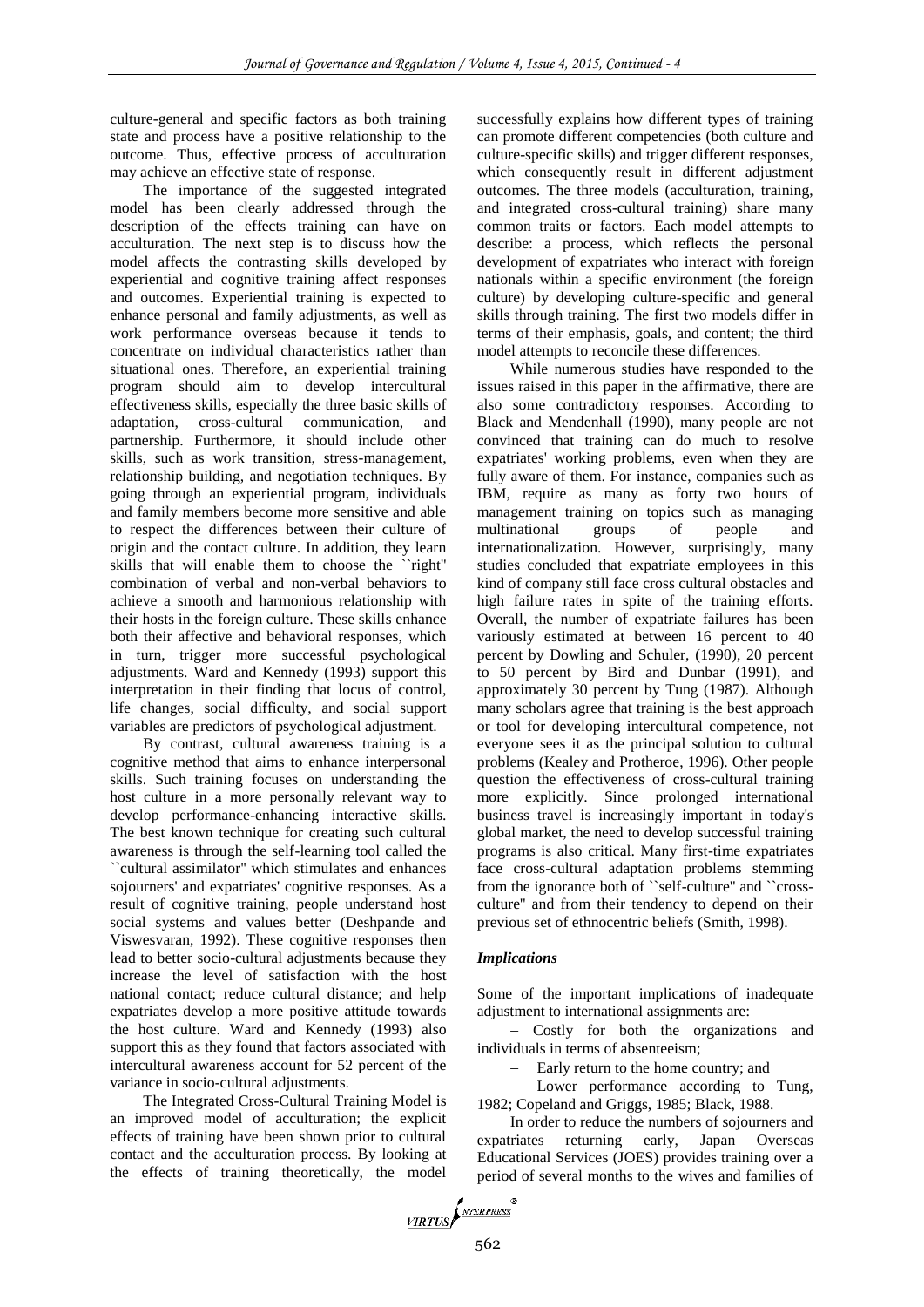Japanese businessmen being sent overseas to psychologically prepare the Japanese women for life in the new culture (Tung, 1988). In Great Britain, the Women's Corona Society offers a similar program for families preparing to live abroad. Both these efforts emphasize the importance of giving adequate training prior to cultural contact to better prepare both expatriates and their families. O'Brien (1998) believes that the development of specific cross-cultural skills and competencies are also important. He adds that the two most important cross-cultural competencies are: ``A mindset that observes successful people and the ability to modify one's own behavior to work with that successful person in their culture.'' Learning new habits of behavior is the outcome of successful observation and changes in mindset, which both are a great foundation for cultural awareness and skill building.

Mindset shift is like the concept of paradigm shift in change management. One must be able to be flexible and open to any changes in order to facilitate the adaptation process, even when it does not involve national boundaries. Letting go of the existing work culture, values, and norms, which can be a very difficult task in one's own culture, is even harder if different national cultures are involved. Consequently, many organizations find the best way to manage change in order to achieve success, reduce resistance, and increase receptiveness is through continuous training. Courses should be given to employees on a regular basis to increase their skills and knowledge and maintain their mental flexibility. Employees on overseas assignments need even more support. Without such training, business exchanges involving different national cultures have often been difficult.

According to O'Brien (1998), the effectiveness of training depends largely on how ``trainable'' people are. He points out that many top management people refuse to receive training because they feel, that being at the top, they should already know about crosscultural communication. However, O'Brien (1998) argues that, regardless of position or past experiences, training can always help people increase their knowledge and develop new competencies. One should not regard training as limited to a period of time; instead it should be a continuous education. Training should achieve the desired result if organizations and individuals put the same level of effort, commitment, and motivation into identifying and achieving common goals throughout the business person's sojourn. The organization has a role to play in ensuring that people are given an adequate amount of knowledge and skills, strong support, and clearly communicated goals. Individuals also need to be willing to face the new culture, look forward to meeting a diverse group of people, and, most of all, be willing to make the necessary mental and social adjustments. Such individuals play an interface role

in the confrontational organization and foreign cultures.

#### *Training expatriates*

The study identifies several new areas for training the better prepared expatriate. Current thinking advocates two types of training:

- language training for improved communication in the host environment (Andreason, 2003); and

- cultural training for intelligent responsiveness in different psychosocial and cultural milieus (Tung, 1982; Yavas and Bodur, 1999). Descriptions of best practices in expatriate training are also reported in the literature (Tung, 1987).

There are, however, two issues relevant to realworld expatriate experiences that remain unaddressed. First, expatriate training in any meaningful form seems largely absent in practice, resonating with the writings of Forster (2000) and Leiba-O'Sullivan (1999). It is found that predeparture training, when it occurs, is often limited to provision of materials to familiarize managers with facts about the host-country and the key aspects of their overseas assignment. Second, while we can see how pre-departure training in language and culture can be useful to expatriate managers, such training seems inadequate for managing some of the key challenges of their day-to-day reality; i.e. unexpected situations that require extensive renegotiation, ethical dilemmas that defy solutions, and the loss of composure and temper that can severely impede effectiveness. Provision of facts and figures, and language training, however, does not make a training program. Our study implicates pre-departure training in skills such as active listening, ethical reasoning, and conflict management. Additional research and new thinking about training is clearly needed for developing well-prepared expatriates.

In this regard, the use of sensitivity training to help expatriates suspend judgment, listen, reason, and win hearts and minds in foreign locations is clearly implicated. Our sample suggests that they need to learn:

- new and effective ways of building relationships and trust with people in foreign locations; and

- Informed perspectives into how host nationals define and interpret situations, and why they behave the way they do in light of their culture-bound interpretations.

While scholars have referred to the importance of such sensitivity training (Cavusgil et al., 1992; Dowling et al., 1999), and computer-assisted learning modules seem available (Cushner and Landis, 1996), practice has trailed the thinking in the literature by a wide margin. Future research on the following is forthcoming: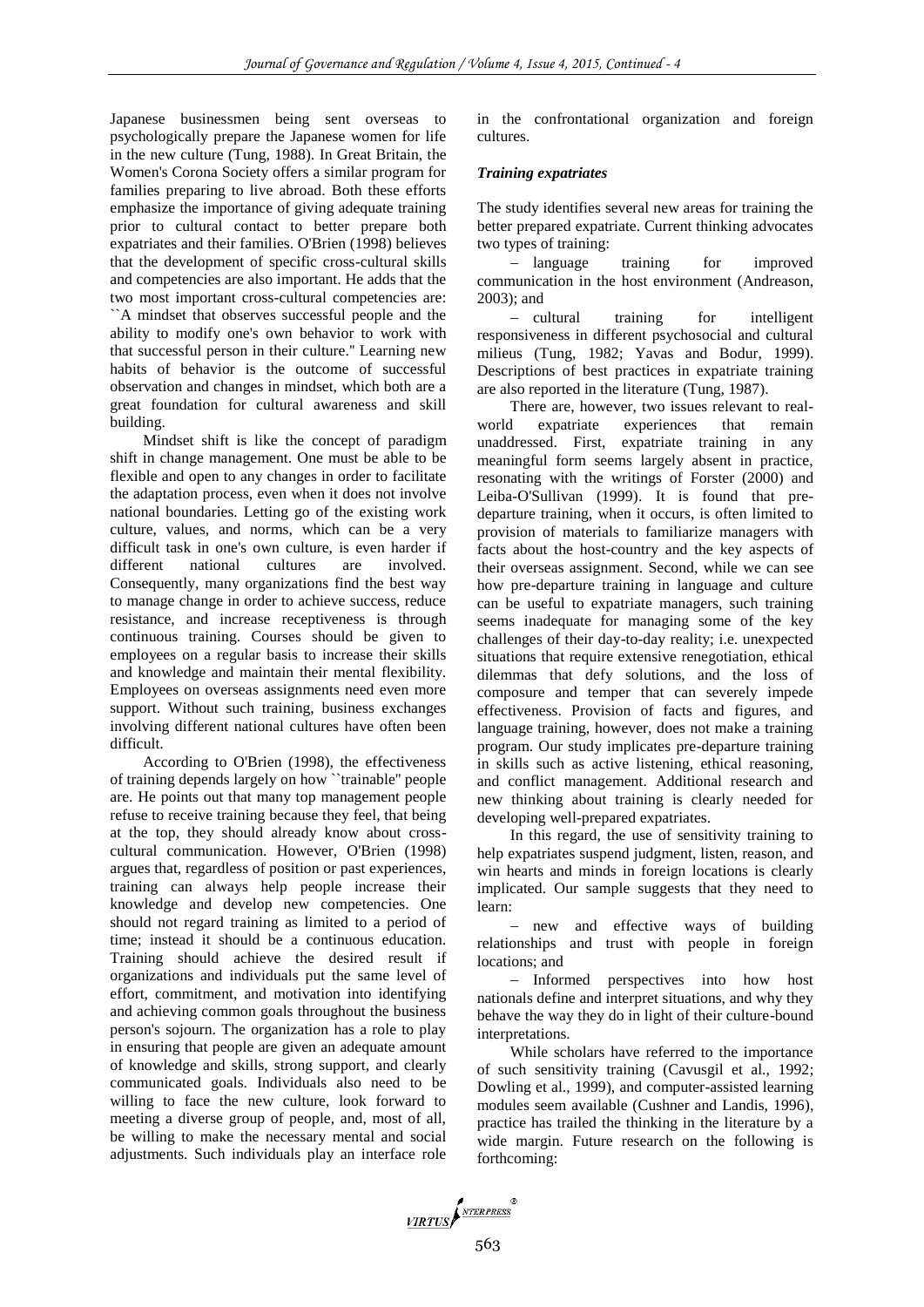types and methods of pre-departure training that firms actually provide their expatriate managers; and

- contrasting those expatriates who receive interpersonal skills training versus those who do not in terms of their cross-cultural adjustment.

## **Research methodology**

Predominantly there are two types of research methods, a qualitative and a quantitative approach. The former approach uses methods to collect descriptive and contextually situated data to seek an understanding of human experiences (Mann and Stewart 2000). The latter approach presents data as numerical relationships and typically has a formalized form and style (Glesne and Peshkin 1992). This study was undertaken using qualitative research methods, which Maxwell (1996) identifies its strength to be their inductive approach. The qualitative approach was ideal for this research project for two main reasons: (1) theories and results are derived that are understandable and experientially credible to the sample group and others and  $(2)$  conducting formative evaluations will help to improve existing literature rather than simply assessing the value of it. Therefore a quantitative approach was believed to be insufficient, as presenting data in numerical terms would not have captured the human element of the responses or provide in-depth explanations that were sought after (Van Maanen, Dabbs and Faulkner 1982).

# **Data Collection**

Data was collected in two ways: personal interviews and emailed responses. Firstly, personal interviews were conducted in the form of semi-structured interviews. This format allowed the researcher to encourage conversations from participants, and gave participants the flexibility to contribute additional information that they thought were relevant to the research topic (Mann and Stewart 2000). Interviews took place at a mutually agreed place and time, and all personal interviews were recorded on audiotape and subsequently transcribed. The tape recording helped maximize accuracy and enabled the researcher to concentrate on the quality of the responses rather than on writing down the responses.

The use of the semi-structured, open-ended questionnaire is described by Jankowicz (1995:195) as being characterized by the fact that:

Content and sequence are not fully specified in advance, but the researcher has a clear idea of his/her purpose.

Questionnaires are open-ended, so respondents are encouraged to use their own words. While a script of guideline questions may be developed, the researcher's actual questions will be led by the prevailing atmosphere and rapport between the

participants. There are four techniques that can be used, namely, conversation, the individual interview, key informant interview and focus group. Content analysis is the main technique of analyzing the mass of data that will come out of the open-ended responses.

The second means of data collection was via emailed responses to identical interview questions. All documentation was emailed to potential participants in advance so that they were aware of what types of questions would be asked. Eleven people were contacted by email and all responded. Those who agreed, emailed responses back within a week. The researcher chose this second mode of data collection, as it presented many advantages (Mann and Stewart 2000). Firstly, it has the ability to obtain a larger sample group. This helped to increase the relevance of generalizing the findings because it applied to more people. Secondly there was significant time and cost savings, especially when all personal interviews needed to be transcribed. Lastly, emailed responses allowed the respondents to answer the questions in their own time and at their own pace, which helped facilitate in-depth and well thought-out responses.

## **Population Size and Sampling Procedure**

Initially, all participants were my work colleagues. Thereafter, all participants were asked whether they knew of any other expatriates, repatriates or spouses who may be interested in being involved with the research project. Participants helped by contacting other friends or colleagues who might be interested. However it was relatively difficult to find participants who were willing to take part in personal interviews. Overall, it was relatively easier to gain commitment from participants if there was an opportunity to communicate with them initially over the telephone to answer any questions. From this point, arrangements were made for a personal interview at a mutually agreed upon place. In all four cases where the researcher was able to talk to the potential participant over the telephone, he/she agreed to be interviewed personally.

Recruiting participants for emailed responses was much easier than finding participants for personal interviews. This was because emailed responses overcame the issue of the physical location of the respondent. Interested members were able to email the researcher directly.

All respondents found the interview questions clear and relevant. Participants responded well to the questions and were more than happy to share their experiences. Overall, the responses were of a good quality and depth, confirming the appropriateness of a qualitative approach to this research as opposed to a quantitative approach.

The breakdown of respondents is presented in table 1.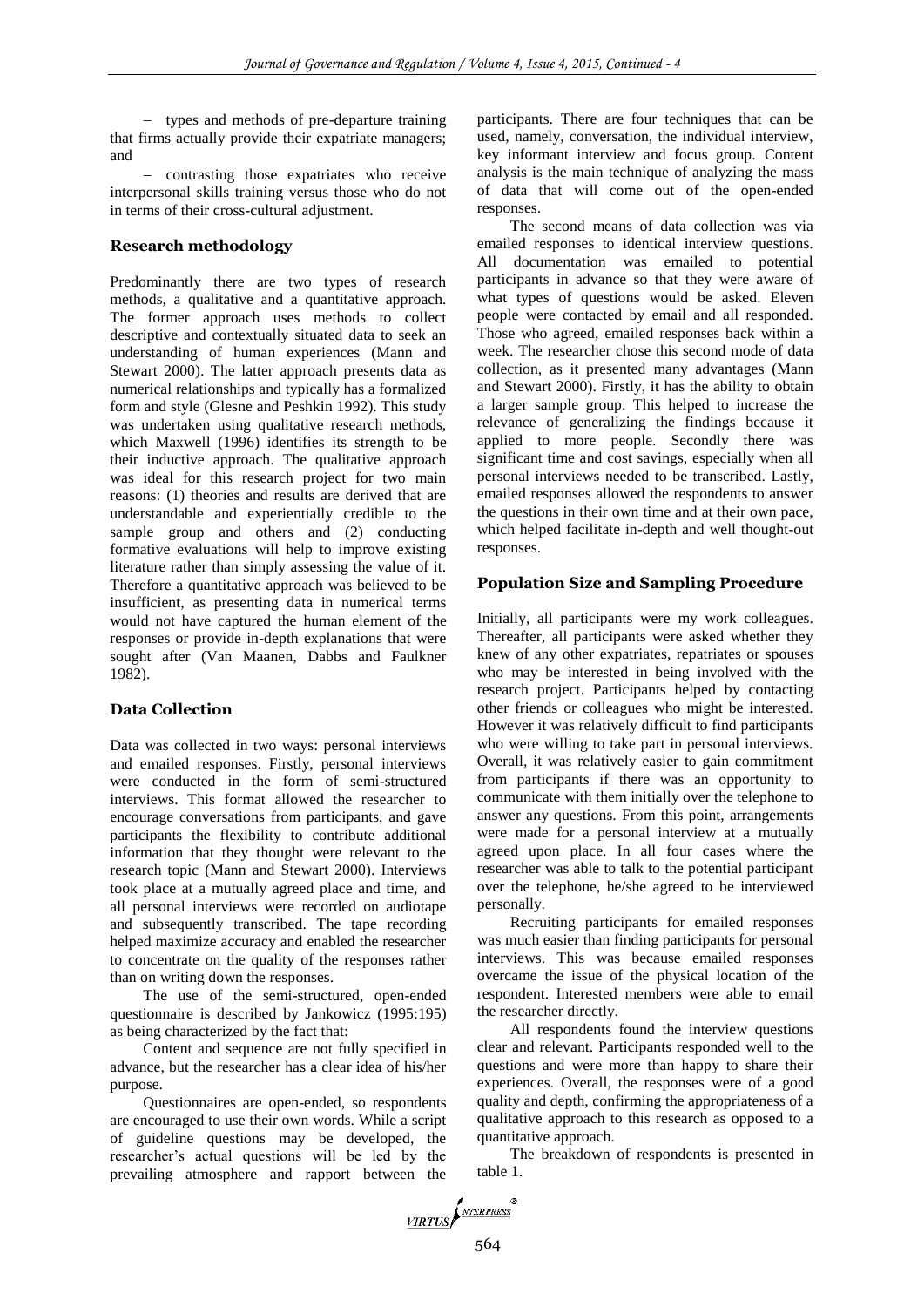#### **Table 2.** Summary of participants

|                          | <b>REPATRIATES</b> | <b>EXPATRIATES</b> |
|--------------------------|--------------------|--------------------|
| Personal Interviews      |                    |                    |
| <b>Emailed Responses</b> |                    |                    |
| <b>Total by Category</b> |                    |                    |
| <b>TOTAL</b>             | 20                 |                    |

## *Research Design*

In order to increase its validity and reliability, the questionnaire for this study was partly developed by integrating the research objective and literature review. The questionnaire consisted of two parts. The first part consisted of multiple choices, demographic data and the second part consisted of open ended questions pertaining to expatriate adjustment.

## *Demographic Factors*

The questionnaire began with individual background variables: age, educational level, expatriation duration, gender, marital status, length of assignment, level of foreign language proficiency, level of formal cross-cultural experience before this assignment, relevance of cross cultural training to work performance.

## *Cross-Cultural Adjustment*

Interview questions were formulated after a review of the existing literature on expatriate management to ensure sharper and more insightful interview questions about the topic (Yin 1994). As the current literature on expatriate management lacks standardized questions, questions needed to be developed. The questions were deliberately designed to be open-ended and to avoid leading questions. The interview questions for the expatriates and repatriates (termed (re) expatriates) centred primarily on exploring their experiences, or lack thereof, of crosscultural training. A pilot test was first conducted with one participant, a repatriate, to determine whether the interview questions were understandable and applicable in addressing the issues of the study.

In the analysis of the data collected, responses from expatriates and repatriates were presented together. Respondents were able to record multiple answers to any particular question. Patterns and trends were then identified and presented. Some direct quotes were used from the participants, who remained anonymous, and reported in the results chapter. The quotes chosen were insightful and provided evidence for the support or lack of support for propositions.

# **Research Results**

This chapter will present the results of the research. The objective of this study is to evaluate the effectiveness of the orientation process for expatriates and to determine a need for a separate orientation and culture training. By improving the orientation process and identifying a need for culture specific training, the company can thus eliminate relocation and replacement costs. In light of the above statement, the results of the research proved quite interesting, in that none of the expatriates who responded, either by personal interviews or email, ever had any type of cross cultural training whatsoever.

The questionnaire consisted of two parts. The first part consisted of multiple choice questions which focused on marital status; length of expatriate tenure; level of foreign language fluency; level of formal cross-cultural experience before this assignment; when was the most recent cross-cultural training conducted; whether the knowledge gained from the cross-cultural training helped the expatriate perform his/her daily job; how much of the training was actually applicable to perform their job; the most important characteristic that an expatriate manager must possess; and what, in their opinion, based on Tung's findings, is the main reason for expatriate failure.

The second part of the questionnaire consisted of semi-structured questions. The limitation of this was seen in the response to emailed questionnaires. Respondents did not elaborate on their answers. For example, in response to the question "what were the cultural differences that you found most challenging?", one respondent replied "the African setting is a more different setting in terms of culture and they are just different".

The aim was at least to receive a response rate of not below 25 percent.

# *Data Collection Strategies*

The methodology used to collect data entailed a selfadministered questionnaire; the advantage of this approach was that the participants' responses were free from any undue influence from peers and their superiors. The disadvantage was that, given that it was a self-administered questionnaire, the response rate was lower than the researcher anticipated. This could have been due to employees not trusting the confidentiality guarantees and not being brave enough to express their independent views if they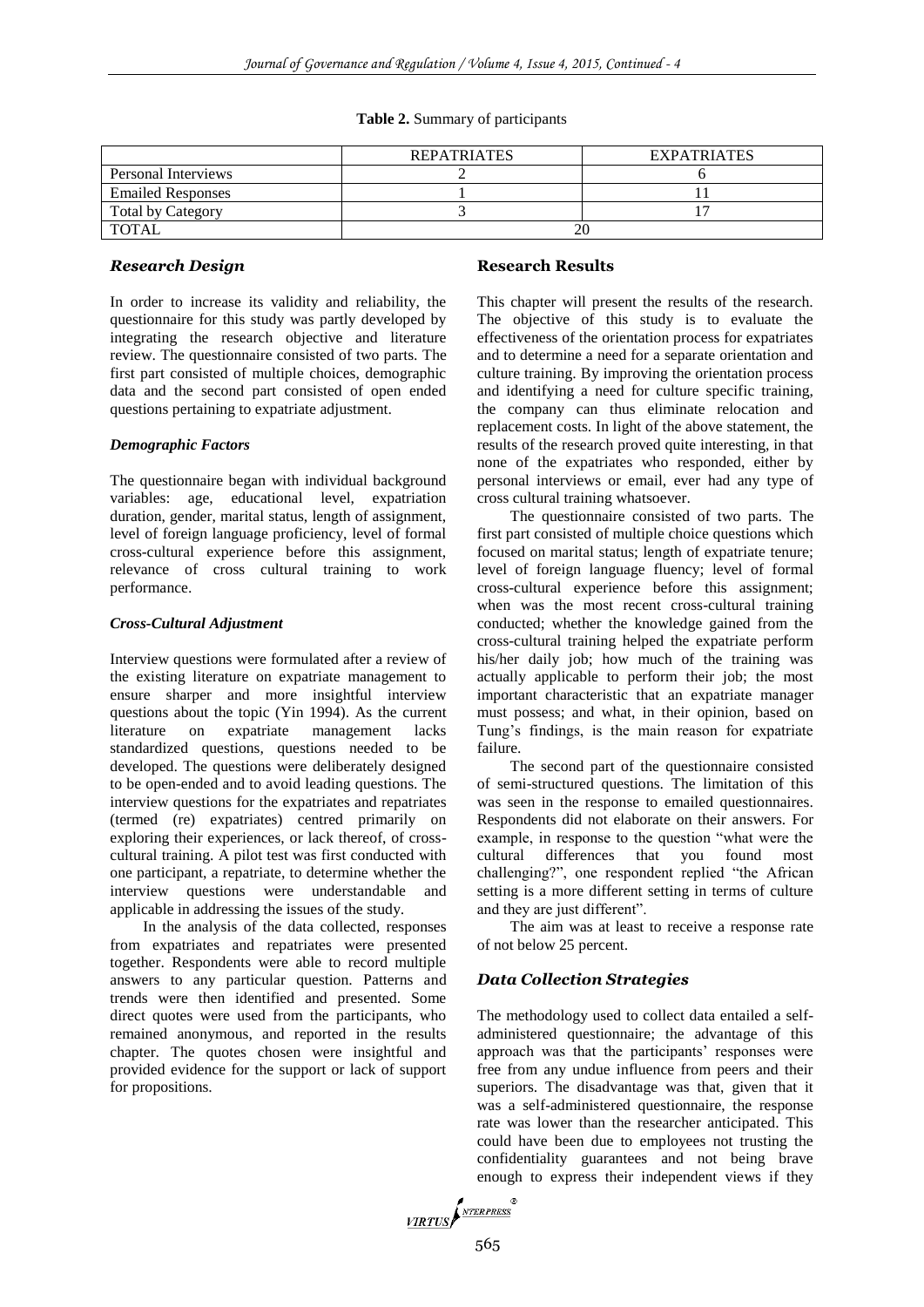were contrary to management's thinking. In order to overcome these disadvantages, an email was resent to the participants via their human resource department appealing to them to respond, highlighting the importance of doing so and again reiterating the guarantee of the individual's confidentiality as well as non-disclosure of their identity in the final report.

As stated earlier a total of 410 questionnaires were distributed to the call centres situated in Gauteng, Bloemfontein and Cape Town. The reason why all employees were targeted for the survey was to try to achieve a response rate of 25 percent and above which will be sufficient to write a report.

## *Data Analysis*

In order to address research question number one i.e. the perceived uses or purposes of assessing or evaluating employee-customer service interactions, the appropriate statistics were used in the analysis, which are known as frequencies. This provides an indication of how many respondents selected each of the items listed. Given that this type of question comprises multiple-response type questions, the percentages obtained did not add up to 100% because the respondents may have selected more than one of the listed uses or functions served by the assessment of employee-customer service interactions.

# **Discussion and presentation of the findings**

As is well-known, an increasing number of firms are conducting business globally, seeking to multiply benefits by exploring opportunities worldwide. It is widely recognized that utilizing expatriate employees effectively on international assignments is a critical factor in enterprises succeeding in their global projects. On average, international organizations spend over two and a half times more to place an employee on an expatriate assignment than they would if they employed locally.

Adjustment generally refers to the changes which individuals actively engender or passively accept in order to achieve or maintain satisfactory states within themselves. In the same way, crosscultural adjustment also can be regarded as the degree of comfort, familiarity, and ease that the individual feels toward new surroundings. The majority of expatriates who return prematurely, that is, return expatriates before the completion of their overseas assignment, do so for several reasons such as poor performance, job dissatisfaction, cultural shock and family dissatisfaction.

The non-completion of an international assignment by an expatriate necessitates replacement with a new expatriate. Consequently, expatriate failure is costly and results in a crisis for the multinational corporation. And while the direct costs of expatriate failure are calculated in monetary terms,

the indirect costs of these failures, such as their implications for future career prospects, are often concealed. Furthermore, they tend to be more damaging, and the consequences underestimated by both expatriates and international enterprises.

Because of the relatively high frequency of expatriate turnover and the related direct and indirect costs, international business literature has highligted efforts to isolate the factors causing difficulty in cross-cultural adjustment. Because of the relatively high frequency of expatriate turnover and the related direct and indirect costs, international business literature has highligted efforts to isolate the factors causing difficulty in cross-cultural adjustment.

Individual factors may result in expatriates having dissimilar cross-cultural adjustment experiences owing to the different emotional states and reactions, and the different things they may learn from the experience. This section discusses how individual factors: age, educational levels, expatriation duration, gender, overseas study experience, previous overseas experience, previous cross-cultural training, and marital status of expatriates as well as partner-employment situation impact on cross-cultural adjustment. The correlation between cross-cultural training and cross-cultural adjustment was significant in this study.

Cross-cultural training appears to be an important factor in the adjustment of expatriates. Nevertheless, the statistical results revealed that MNCs often neglect to provide any kind of crosscultural training for their international expatriates. In review, the high costs related to difficulties in expatriation such as adjustment difficulties, premature returns, repatriation difficulties and career management problems, are also widely noticed. From these standpoints it is stressed that the training of employees for their international careers is a very important HRM challenge.

Normally, different countries have different climates, cultures, customs and dissimilar barriers. Consequently, international organizations should offer expatriates cross-cultural training relevant to expatriate needs and the overseas location. In fact, most cross-cultural training for expatriates is generally superficial in degree, incomplete or nonexistent. Many researchers advocate the use of crosscultural training (Berry et al. 1993; Black and Mendenhall 1990; Deshpande and Viswesvaran 1992; Gregersen and Black 1992; Hammer and Martin 1990; Naumann 1993; Oddou 1992). Extensive studies indicate that training is advantageous in reducing the perceived need of expatriates to adjust. In other words, a positive relationship existed between cross-cultural training and cross-cultural adjustment (Befus 1988; Deshpande and Viswesvaran 1991; Earley 1987; Gudykunst et al. 1977; Latta 1999; Mitchell et al. 1972; Newbold et al. 1982; O'Brien, Fiedler and Hewett 1970; Salisbury 1971;

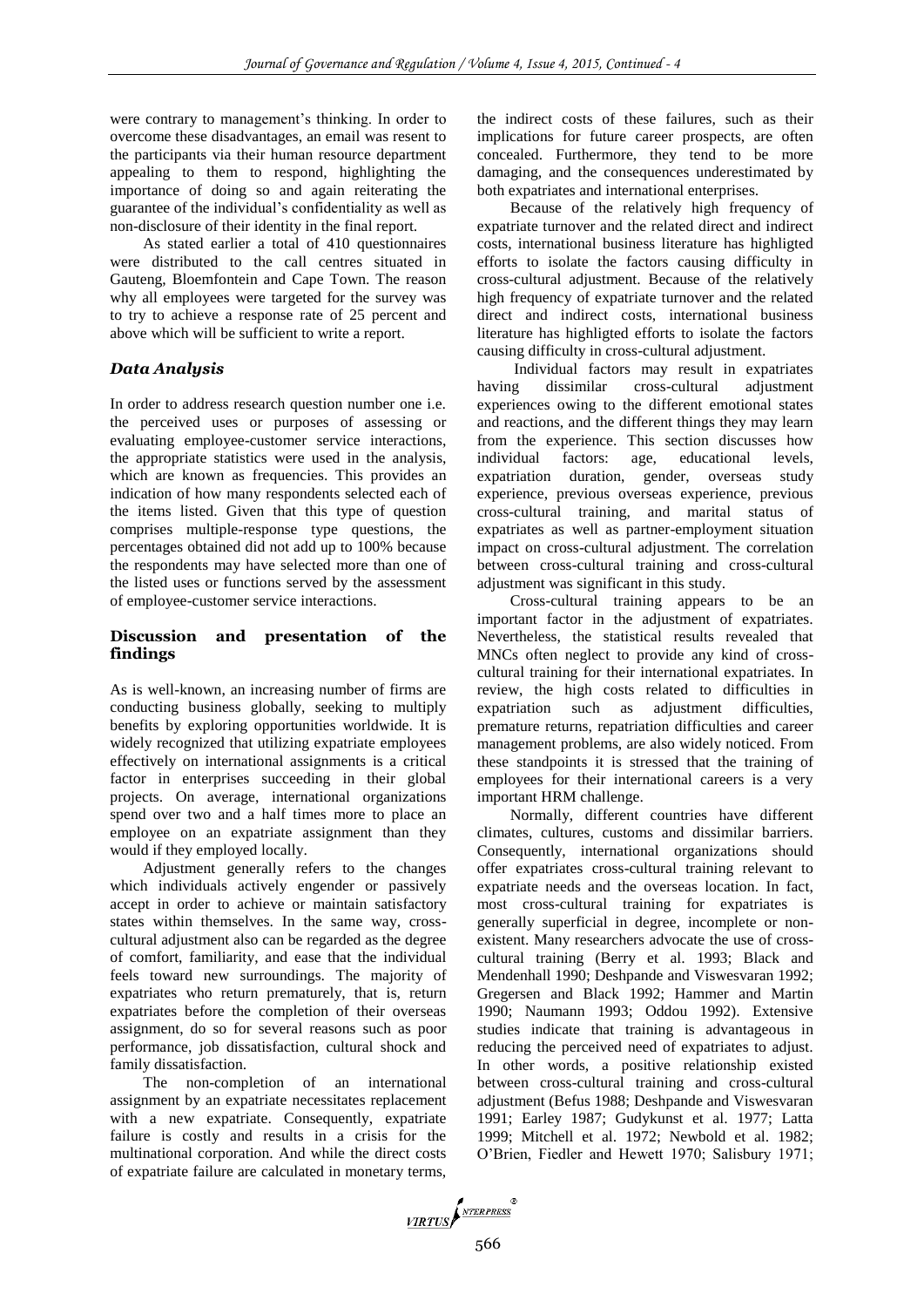Steinkalk and Taft 1979; Worchel and Mitchell 1972).

For international expatriates who are completely unfamiliar with the customs, cultures and work habits of the host nation, cross-cultural training may be a critical element in their effectiveness and success in their overseas assignments. Because cross-cultural training familiarizes expatriates with the new culture, it is predictable that expatriates would feel adaptable and familiar with the host culture more directly and effortlessly. Equally, owing to the subsequent cultural familiarity and advanced cross-cultural understanding on the part of the expatriates, cross-cultural training would lead to reduced anxiety and culture shock, and would thereby facilitate cross-cultural adjustment. In terms of adjustment, which is defined as effective interaction with host nationals, expatriates gain knowledge through cross-cultural training that enhances their self-efficacy, which enables expatriates to emulate behaviors that would result in effective interactions more efficiently than nontrained expatriates. Training should include predeparture training, overseas on-the-job training, host cultural awareness training, and language programs. It is a norm, at least theoretically, for organizations to offer some sort of orientation to employees posted to international assignments. This, it is assumed, will assist the expatriates to deal with some important issues while working in the new surroundings.

The importance of such training in preparing the individuals for intercultural work assignments has become increasingly apparent. A comprehensive review of the literature demonstrated that there was strong evidence for a positive relationship between cross-cultural training and adjustment.

Numerous advantages can be gained through providing expatriates with cross-cultural training prior to departure for international assignments, and this sort of training are concluded as several meaning as following. Firstly, cross-cultural training can be explained as a method for conscious change from an automatic, home-culture mode to a culturally appropriate, adaptable, and acceptable mode. It also can be defined as an aid to dealing with unexpected events or culture shock in a new culture. Thirdly, cross-cultural training can be described as a way of lessening the uncertainties of interactions with foreign co-workers and nationals. Lastly, crosscultural training should be clarified as a system of increasing the ability of expatriates to manage the reduction of pressure and uncertainty in overseas environments, work performance and general living problems.

Underlining the complex nature of culture, nevertheless, even as international organizations try to equip employees mentally, it is not easy to develop the appropriate mental frame of reference for dealing with different cultures worldwide. A frame of reference in this sense includes a basic awareness of cultural differences, which exist between the 'home'

culture and those with which people are doing, or would like to do business. In conclusion, the degree to which cross-cultural training is needed and is effective is a function of the degree to which the international assignee interacts with members of the host culture. In addition, empirical experiences of international enterprises and academic researches exposed that the cross-cultural training is an imperative factor in facilitating cross-cultural adjustment process.

#### **Recommendations**

The interplay of job novelty, degree of interaction and culture novelty determines the degree of training rigor. The recommended training model takes into consideration the required training intensity and the profile of the expatriate manager.

The recommended training methods are intended to provide the type of CCT that best fit the expatriate manager. The concept of benchmarking for identifying good CCT practices is also mooted.

In view of the business world's state of constant flux, corporations like Intel have resorted to Just-intime CCT (Odenwald, 1993). We may want to go one step further by introducing preemptive CCT. This means that the training department organises topical courses on selected countries that are deemed to be potential growth areas.

For companies that are new to CCT, fresh emphasis on this aspect of global competition may entail significant re-engineering of organisation culture and individual value system. How traumatic the changes are, and how much resistance is displayed, depend on the organisation's and the individual's determination and mental readiness to succeed globally..

The importance and complexity of CCT imply that companies cannot afford to be haphazard in their attitude towards expatriation. A 4-step method to determining the trainees' level of CCT need has been proposed. On the basis of the intensity of their CCT need, the trainees participate in one of the three recommended training programs, each representing different degree of training rigor to match the training needs.

To prepare the typical manager effectively, the CCT begins with the intellectual training approach, before blending in the experiential approach for learning synergy. The assumptions are that as a citizen of a meritocratic and culturally diverse country he is more adept to cognitive learning and is more in need of culture-specific rather than culturegeneral CCT. The focus is on developing his attitudinal flexibility and readiness to assume the role of a visionary qualities he apparently lacks to succeed independently overseas. Centralisation of the training function, preemptive CCT and benchmarking for training excellence are also discussed, with a view to reinventing the value of CCT and inviting further

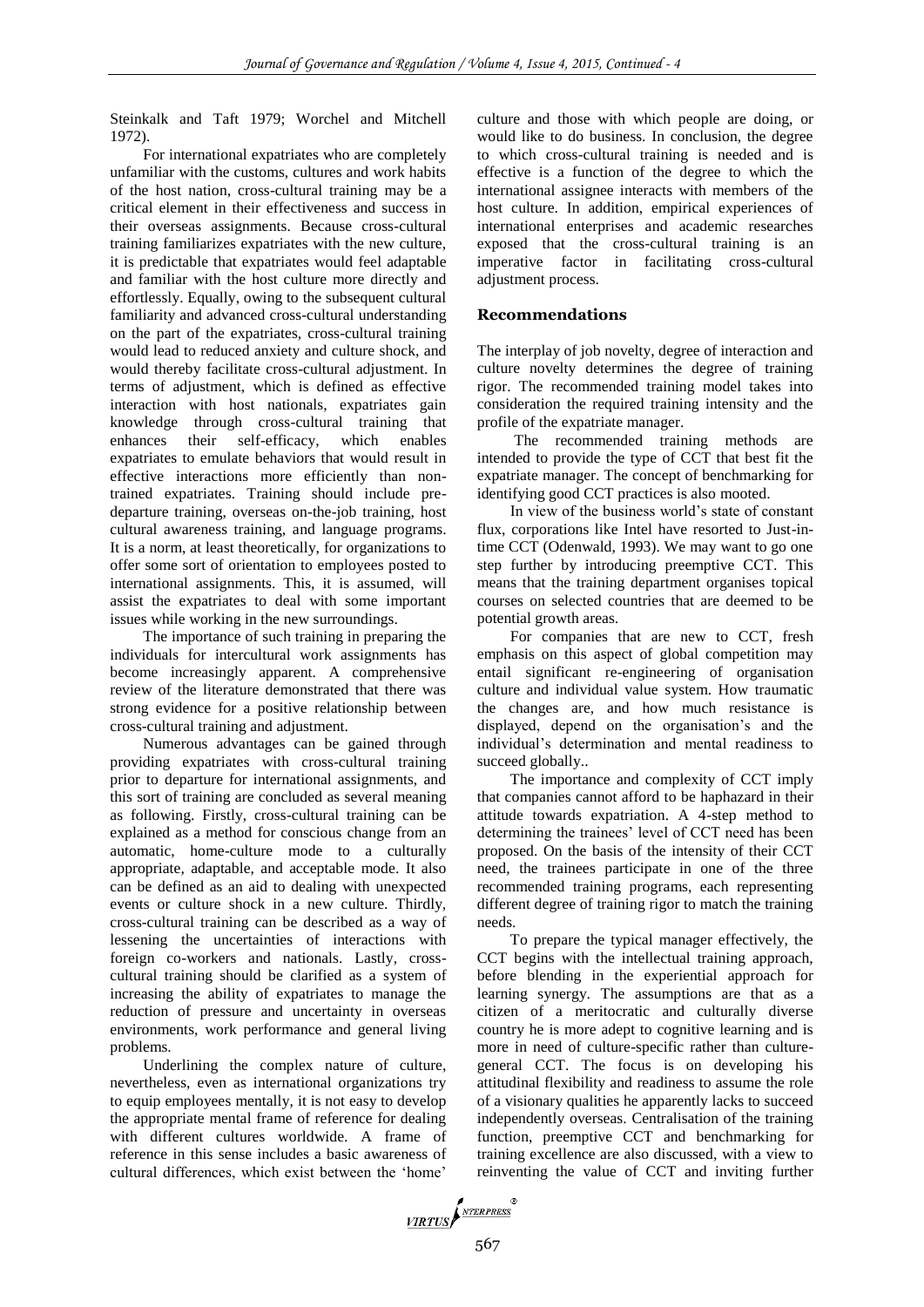discussion on how attention to CCT in MNCs can be promoted.

The CCT model specifically targeted the expatriate or to-be-expatriated managers. Although it is assumed that their family members would also be relocated, to model the combinedd CCT needs of the expatriates and their family members would complicate the recommended CCT model. Another limitation of this study is issues that may draw the readers' attention in the course of examining this study have been left unanswered. These issues, such as trainer competency, conflict of interest and trainees' adjustment problems, together with, the resultant costs to the individuals, their families and their companies, merit indepth study. In the interest of conducting a more focused study, these issues are not discussed in this study, but it is hoped that they will stimulate future research.

Finally, the recommended general CCT model is meant to be adapted to specific companies' unique business realities, not adopted wholesale.

## **Conclusion**

For international expatriates who are completely unfamiliar with the customs, cultures and work habits of the host nation, cross-cultural training may be a critical element in their effectiveness and success in their overseas assignments. Because cross-cultural training familiarizes expatriates with the new culture, it is predictable that expatriates would feel adaptable and familiar with the host culture more directly and effortlessly. Equally, owing to the subsequent cultural familiarity and advanced cross-cultural understanding on the part of the expatriates, cross-cultural training would lead to reduced anxiety and culture shock, and would thereby facilitate cross-cultural adjustment. In terms of adjustment, which is defined as effective interaction with host nationals, expatriates gain knowledge through cross-cultural training that enhances their self-efficacy, which enables expatriates to emulate behaviors that would result in effective interactions more efficiently than nontrained expatriates. Training should include predeparture training, overseas on-the-job training, host cultural awareness training, and language programs. It is a norm, at least theoretically, for organizations to offer some sort of orientation to employees posted to international assignments. This, it is assumed, will assist the expatriates to deal with some important issues while working in the new surroundings.

The importance of such training in preparing the individuals for intercultural work assignments has become increasingly apparent. A comprehensive review of the literature demonstrated that there was strong evidence for a positive relationship between cross-cultural training and adjustment.

Numerous advantages can be gained through providing expatriates with cross-cultural training prior to departure for international assignments, and this sort of training are concluded as several meaning as following. Firstly, cross-cultural training can be explained as a method for conscious change from an automatic, home-culture mode to a culturally appropriate, adaptable, and acceptable mode. It also can be defined as an aid to dealing with unexpected events or culture shock in a new culture. Thirdly, cross-cultural training can be described as a way of lessening the uncertainties of interactions with foreign co-workers and nationals. Lastly, crosscultural training should be clarified as a system of increasing the ability of expatriates to manage the reduction of pressure and uncertainty in overseas environments, work performance and general living problems.

Underlining the complex nature of culture, nevertheless, even as international organizations try to equip employees mentally, it is not easy to develop the appropriate mental frame of reference for dealing with different cultures worldwide. A frame of reference in this sense includes a basic awareness of cultural differences, which exist between the 'home' culture and those with which people are doing, or would like to do business. In conclusion, the degree to which cross-cultural training is needed and is effective is a function of the degree to which the international assignee interacts with members of the host culture. In addition, empirical experiences of international enterprises and academic researches exposed that the cross-cultural training is an imperative factor in facilitating cross-cultural adjustment process.

## **References**

- 1. Daniels, J.D. & Radebaugh, L.H. (2001). International Business: Environments and Operations (9th ed.). Upper Saddle River: Prentice-Hall, Inc.
- Harzing, A-W. (1995). "The Persistent Myth of High Expatriate Failure Rates". The International Journal of Human Resource Management. Volume 6 (2).
- 3. Deresky, H (2000). International Management: Managing Across Boarders and Cultures, 3rd Edition, Prentice Hall, New Jersey.
- 4. Kaplan, B. and Maxwell, J.A.1994. "Qualitative Research Methods for Evaluating Computer Information Systems," in Evaluating Health Care Information Systems: Methods and Applications, J.G. Anderson, C.E. Aydin and S.J. Jay (eds.), Sage, Thousand Oaks, CA, pp. 45-68.
- 5. Rapoport, R.N.1970. "Three Dilemmas in Action Research," Human Relations (Electronic), (23:4), pp. 499- 513.
- 6. Yin, R. K. 2002. Case Study Research, Design and Methods, 3rd ed. Sage Publications, Newbury Park.
- 7. Martin, P.Y. and B.A. Turner.1986 "Grounded Theory and Organizational Research," The Journal of Applied Behavioral Science (Electronic), (22:2), pp. 141-157.
- Noe, A.R. et al. 2000. Human resource management. Gaining a competitive advantage. Third edition.Irwin McGraw-Hill,
- 9. W.A. Arthur, Jr., and W. Bennet, Jr. 1995. "The International Asignee: The relative importance of factors perceived to contribute to success," Personnel Psychology (Electronic) 48, pp 99-114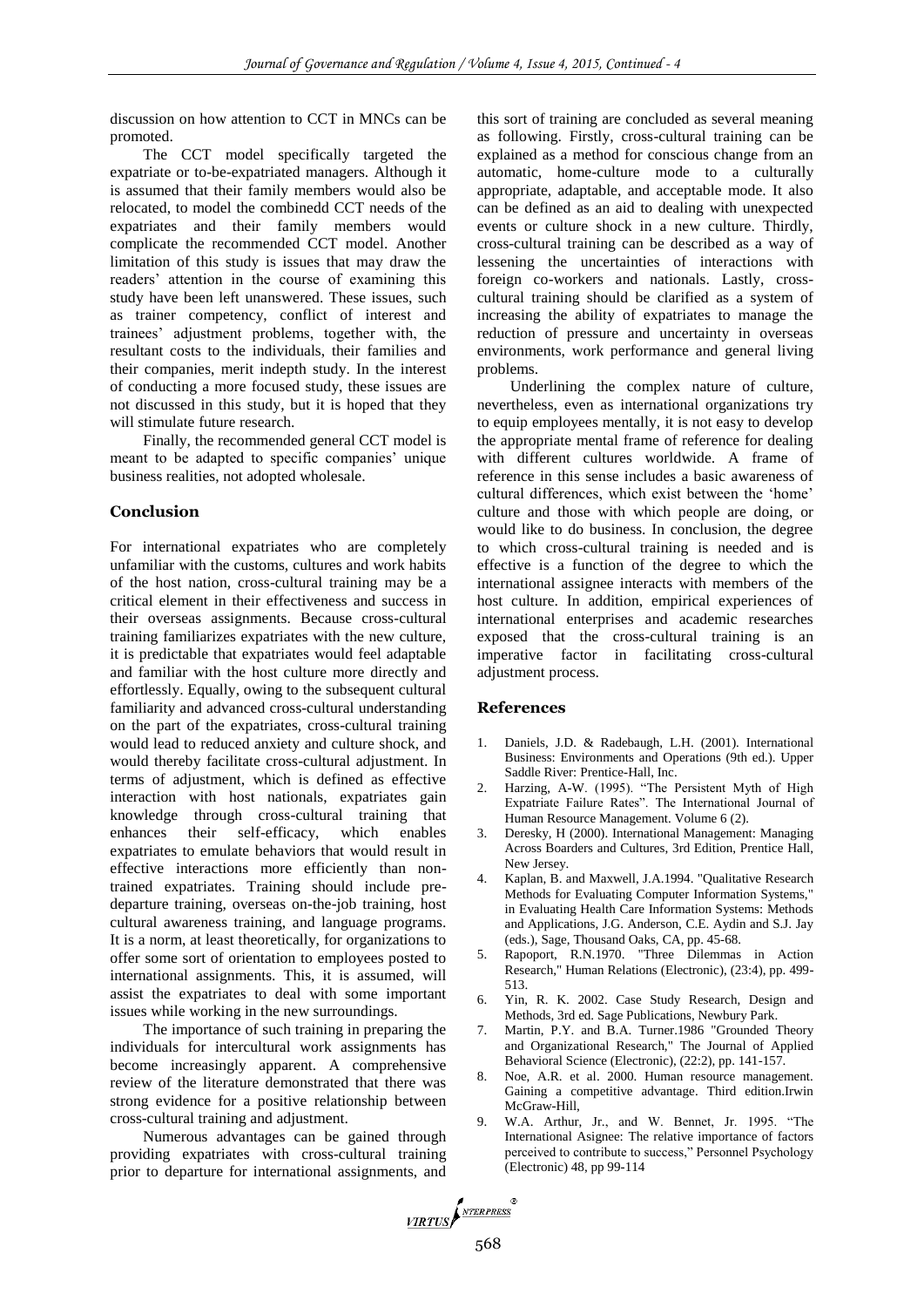- 10. Fishman, S.E. 1996. "Developing a global workforce." Canadian Business Review (Electronic), Spring 1996 v23 Lewis, I.M.1985. Social Anthropology in Perspective. Cambridge University Press, Cambridge.
- 11. Michael D. Myers.1997. "Qualitative Research in Information Systems". MISQ Discovery (Electronic).
- 12. Harzing. A.W.K (2002), 'Are Our Referencing Errors Undermining Our Scholarship and Credibility? The Case of Expatriate Failure Rates', Journal of Organisational Behaviour, 23, pp. 127-148
- 13. Adler, N (1986), 'International Dimensions of Organizational Behavior', Boston, Kent.
- 14. Andreason, A.W., (2003). 'Expatriate adjustment to foreign assignments', International Journal of Commerce and Management, Vol.13, No.1, pp.42-53.
- 15. Arthur, W. and Bennett, W (1995), 'The international assignee: the relative importance of factors perceived to contribute to success', Personnel Psychology, Vol. 48: pp.99-114.
- 16. Aycan, Z. and Kanungo, RN (1997), 'Current issues and future challenges in expatriate management', New Approaches to Employee Management, Vol.4, pp.245- 260.
- 17. Baker, JC. and Ivancevich, JM (1971), 'The assignment of American executives abroad: systematic, haphazard or chaotic?', California Management Review, Vol.13, pp.39- 44.
- 18. Bandura, A. 1977, Social learning theory, Prentice-Hall Englewood Cliffs, NJ.
- 19. Bhagat, R.S. 1983, 'Effects of stressful life events on individual performance effectiveness and work adjustment process within organizational settings: a research model', Academy of Management Review, Vol.8, No.4, pp. 660-671.
- 20. Bird, A. and Dunbar, R., 1991, 'Getting the job done over there: Improving expatriate productivity', National Productivity Review, Spring, pp.145-156.
- 21. Birdseye, M.G. and Hill, J.S. 1995, 'Individual, organizational/work and environmental influences on expatriate turnover tendencies: and empirical study', Journal of International Business Studies, Vol.26, No.4, pp.787-813.
- 22. Black, J.S. 1988, 'Work role transitions: a study of American expatriate managers in Japan', Journal of International Business Studies, Vol.19: pp.277-294.
- 23. Black, J.S. and Gregersen, H.B. 1991, 'The other half of the picture: Antecedents to cross-cultural adjustment for expatriates in Pacific Rim assignments', Journal of International Business Studies, Vol. 22, No.3, pp.461-477.
- 24. Black, J.S. and Mendenhall, M. 1990, 'Cross-cultural training effectiveness: A review and a theoretical framework for future research'. Academy of Management Review, Vol.15, No.1, pp.113-136.
- 25. Black, J.S. and Mendenhall, M. 1991, (a) 'The U-curve adjustment hypothesis: A review and theoretical framework', Journal of International Business Studies, Vol.2, pp.225-247.
- 26. Black, J.S., Mendenhall, M. and Oddou, G.R. 1991, (b) 'Towards a comprehensive model of international adjustment: An integration of multiple theoretical perspectives', Academy of Management Review, Vol.16, No.2, pp. 291-317.
- 27. Black, J. S., Mendenhall, M.E. and Gregersen, H.B. 1992, Global Assignment: Successfully Expatriating and Repatriating International Managers, Jossey-Bass, San Francisco, CA.
- 28. Black, J. S. and Stephens, G. K. 1989, 'The Influence of the Spouse on American Expatriate Adjustment in Overseas Assignments', Journal of Management, Vol.15, pp.529-544.
- 29. Boyacigiller, N. 1991, International human resource management, in Mendenhall, M.E. and Oddou, G.R. (eds), The international assignment Reconsidered, PWS-Kent Publishing Company, Boston, pp.148-155.
- 30. Brewster, C. 1991, The Management of Expatriates, London: Kogan Page.
- 31. Brewster, C. 1998, 'International HRM: Beyond expatriation', Human Resource Management, Vol.7, No.3, pp.31-42
- 32. Brewster, C. and Pickard, J. 1994, 'Evaluating expatriate training', International Studies of Management and Organization, Vol.24, pp.18-35.
- 33. Brislin, R.W. 1981, Cross-cultural encounters: face to face interaction, Pergamon, New York, NY.
- 34. Caligiuri, P.M. and Cascio, W. 1998, 'Can we send her there? Maximizing the success of western women on global assignment', Journal of World Business, Vol.33, pp.394-416.
- 35. Caliguri, P.M., Hyland, M.M., Joshi, A., and Bross, A.S. 1998, 'Testing a theoretical model for examining the relationship between family adjustment and expatriates' work adjustment', Journal of Applied Psychology, Vol.83, pp.598-614.
- 36. Caligiuri, P.M., Phillips, J., Lazarova, M., Tarique, I. and Burgi, P. 2001, 'The theory of met expectations applied to expatriate adjustment: the role of cross-cultural training', International Journal of Human Resource Management, Vol.12, No.3, pp. 357-372.
- 37. Chen, G.M. and Starosta, W.J. 1996, 'Intercultural communication competence: a synthesis', in Burleson, B.R. and Kunkel, A.W. (eds), Communication Yearbook, Vol.19, Sage, Thousand Oaks, CA, pp.353-383.
- 38. Conner, D.R. 1993, Managing at the speed of change, Random House, New York, NY.
- 39. Copeland, L. and Griggs, L. 1985, Going international, Random House, New York.
- 40. De Cieri, H., Dowling, P. and Taylor, K. 1991, 'The psychological impact of expatriate relocation on partners', International Journal of Human Resource Management, Vol.2, pp.377- 414.
- 41. Deshpande, S.P., and Viswesvaran, C. 1991, 'The Effectiveness of Cross-Cultural Training: A Meta-Analysis', Paper presented at the Annual Meetings of the Academy of Management, Miami.
- 42. Domino, G. and Acosta, A. 1987, 'The relation of acculturation and values in Mexican Americans', Hispanic Journal of Behavioral Sciences, Vol.9, pp.131- 150.
- 43. Dowling, P.J., Welch, D.E. and Schuler, R.S. 1999, International Human Resource Management, South-Western.
- 44. Dowling, P., Schuler, R. and Welch, D. 1994, 'International Dimensions of Human Resource Management', 2nd edn, Wadsworth, California.
- 45. Downes, M. and Thomas A.S. 1999, 'Managing overseas assignments to build organisational knowledge', Human Resource Planning, Vol.22, No.4, pp.33-48.
- 46. Downes, M., Thomas, A.S. and Singley, R.B. 2002, 'Predicting expatriate job satisfaction: the role of firm internationalization', Career Development International, Vol.7, No.1, pp.24-36.
- 47. Downes, M. and Thomas, A.T. 1997, 'Expatriation and Internationalisation: A Theoretical Linkage', Journal of International Management, December, pp.323-349.
- 48. Edstrom, A. and Galbraith, J. 1977, 'Transfer of Managers as a Coordination and Control Strategy in Multinational Organizations', Administrative Science Quarterly, Vol.22, pp.248-263.
- 49. Feldman, D.C. 1981, 'The multiple socialization of organization members', Academy of Management Review, Vol.6, pp.309-319.